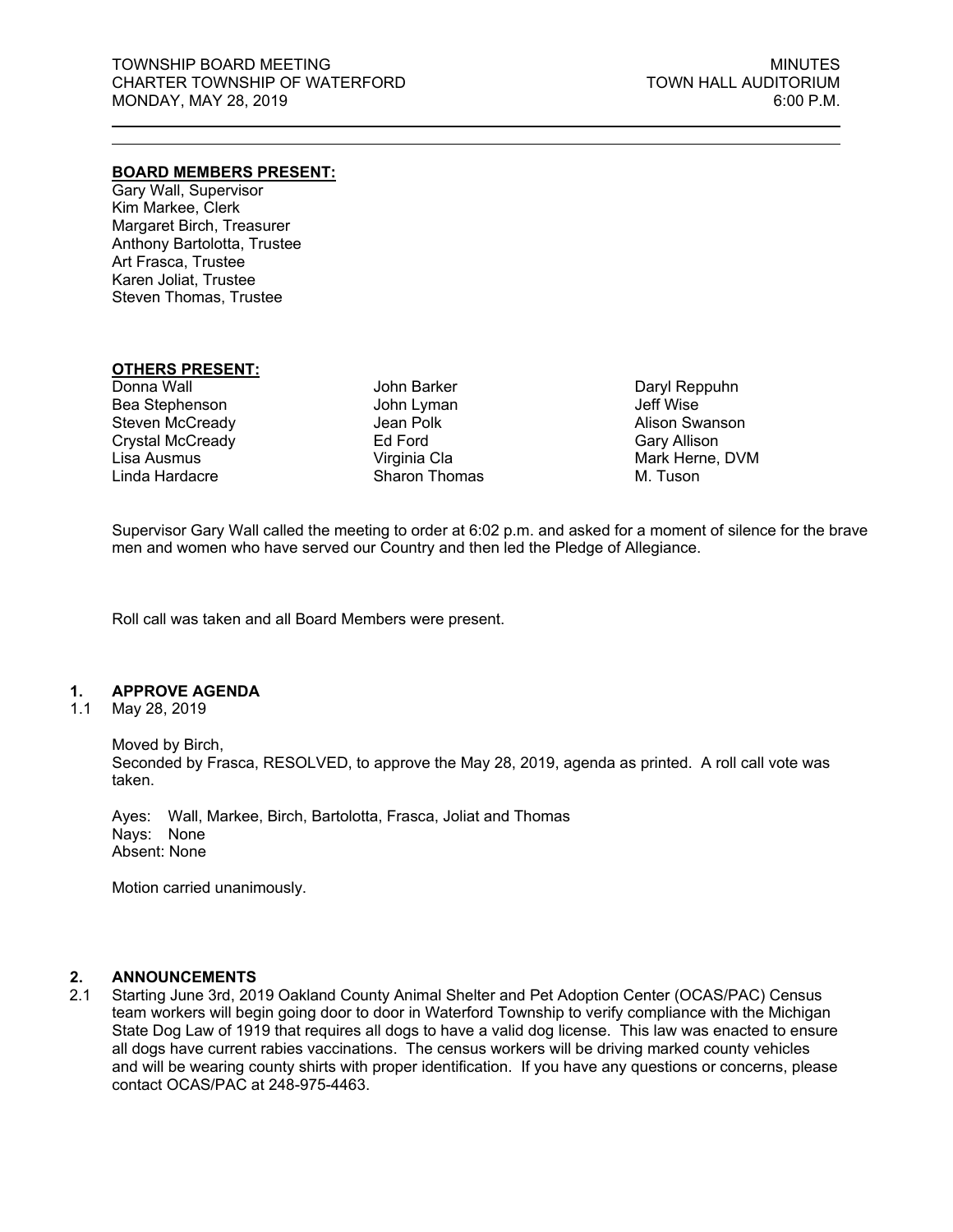- 2.2 Join us every Thursday night in June for Waterford's annual free Summer Concerts in the Park at Hess-Hathaway Park. Join the Waterford Area Chamber of Commerce and Waterford Parks & Recreation for a for a family friendly evening of entertainment as we listen to some great music, eat, dance, and enjoy the park setting with friends and neighbors. Food, beverage and ice cream are available at all concerts. June 13, 20 & 27 features BAR-B-Q and Brew with Billy's Tip N' Inn serving up chicken, ribs, sides, beer and wine – come hungry! Local talent goes on stage at 6:00 p.m., the headliner begins at 7:00 p.m.
- 2.3 The Waterford Regional Fire Department, Local 1335 Waterford Firefighters will hold their 2nd Annual Charity Video Game Tournament fundraising event on June 22, 2019 at the Waterford Regional Fire Department at 2495 Crescent Lake Road, Waterford, MI 48329. Goods and services donated by area businesses will be represented in items up for raffle. The proceeds from this fundraising event are to benefit the Great Lakes Burn Camp for Kids. The Great Lakes Burn Camp is a special place for kids ages 7-17 to meet, heal, grow and support other burn survivors. Kids share their stories and bond with other kids in a comfortable, relaxed environment. Unconditional love and acceptance is only part it. Please check out their website at: [www.greatlakesburncamp.org](http://www.greatlakesburncamp.org/)
- 2.4 Spring is here and it's time to spruce up our yards, homes, and outside structures. The Township would like to recognize homeowners, neighborhoods, condominium, and apartment associations, schools, churches, and businesses that take pride in making their exteriors beautiful. If you are interested in participating, please submit a form and a before picture (optional) by Friday, June 28, 2019. The form can be found on the Township's website; the Clerk's Office; or by emailing kmarkee@waterfordmi.gov, (be sure to include your return email address) and a form will be emailed to you. Award signs will be placed from August 15th to 30th, 2019. Please contact the Clerk's office with any questions.
- 2.5 We need to hear from members of the Waterford community! Your voice is important and these surveys could have a huge impact on transportation for seniors and disabled adults in our community. Local area communities are exploring the opportunity to combine transportation services for senior and disabled residents. Waterford wants to hear from you. You may click the link below to take the survey online or pick up a paper copy of the survey at the Waterford Township Clerk's office, Waterford Recreation Center, or the Waterford Senior Center.

https://www.surveymonkey.com/r/CommunityTransporationSURVEY

# **3. AWARDS AND PRESENTATIONS**

# 3.1 **Eagle Scout Projects Hess-Hathaway Park - Jacob Osborne, Evan Mackavich and Brian Roberts**

Alison Swanson, Parks and Recreation Director made the following presentation.

On behalf of the Hess-Hathaway Park Advisory Committee, Waterford Township Parks and Recreation Department and our community, I would like to recognize the hard work and outstanding leadership of the following young men who have completed their Eagle Scout Projects at Hess-Hathaway Park over the last year. From start to finish, each of these young men were highly organized, professional and thorough.

We are grateful for their dedication and conscientiousness. Their contributions have greatly strengthened and enhanced Hess-Hathaway Park.

## **Jacob Osborne, Troop #3 – April 2019 Farm Animal Shade Structure**

Jacob's dedication and efforts to construct a shade structure for our farm animals is greatly appreciated. In past years, we have utilized tarps in the different pens to create additional shade for the animals. While effective, the tarps are not the most aesthetically appealing and do not hold up well to the strong winds that we experience at the park. Working with our staff at the farm it was determined to place the shade structure close to the walkway within the pen so that the animals will be able to take cover close to where the park patrons can view them. Jacob's fundraising efforts for this project were very successful, he had enough left over after the shade structure materials were purchased to also buy two new bunk feeders for the farm. The shade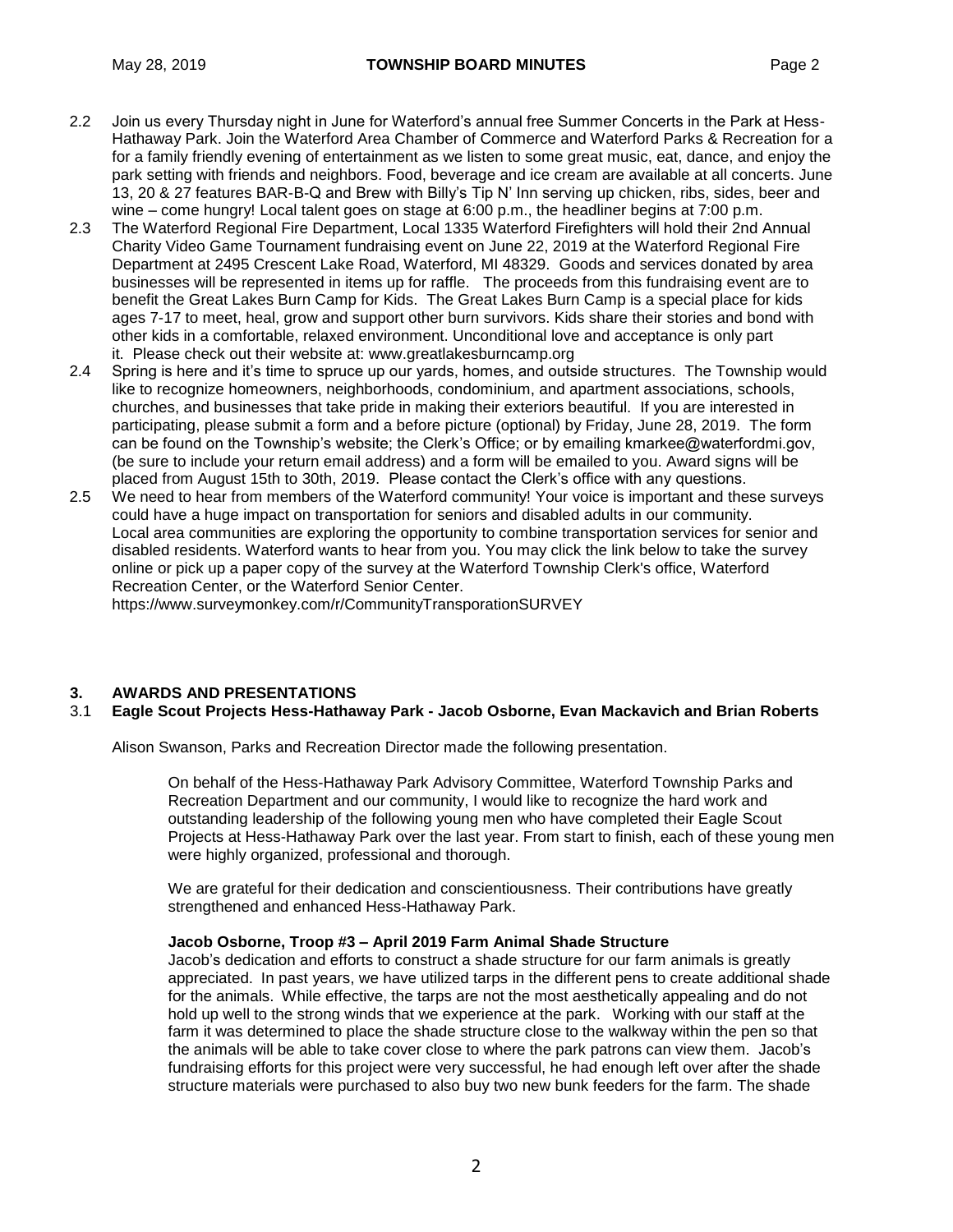## Eagle Scout Projects Hess-Hathaway Park - Jacob Osborne, Evan Mackavich and Brian Roberts Continued.

structure that is now standing is located in front of the chicken coop and is already getting a lot of use from our goats. This structure will be useful and beautiful for many years to come.

#### **Evan Mackavich, Troop #160 – November 2018 Goat Climbing Structure**

Evan's hard work and leadership has resulted in a greatly needed improvement to the goat pen at the park. We have had large rocks in this area for the animals to climb upon and tried some different toys. For the longest time, our hope has been for the goats to have a structure to climb on. I am sure you know that animals like humans can get bored; adding to their environment like this, has provided our goats with a happier, healthier existence. Evan's work and time on an impressive, beautiful wood structure has surpassed our hope for improvements in this area. It is a most appreciated, complete benefit to our park.

Evan's contribution has greatly strengthened our park's attractions at the USDA Animal Exhibit Farm. The enhancement of this important landmark and functional facility for Hess-Hathaway Park will benefit the animals for years to come.

#### **Brian Roberts, Troop #113 – August 2018 Farmhouse Restroom Improvements**

On behalf of the Hess-Hathaway Committee, Waterford Township Parks and Recreation Department and our community, we would like to recognize Brian's outstanding contribution to Hess-Hathaway Park. His hard work and leadership has resulted in a greatly needed improvement to the Victorian-style Lone Cedar Farm House built in 1862 situated at 825 South Williams Lake Road. Its owner, Myrtle Hess, bequeathed this property to Waterford Township upon her passing in 1985. Between the 1920's and 1930's, the eastern portion where the bathroom is situated was added. Brian secured the flooring and foundation where the toilet sits and then added a new toilet, vanity and beautiful flooring. This room is now a fully functional restroom for our staff members and is definitely a most appreciated, complete benefit to our park.

#### 3.2 **MParks Community Service Award – Steve McCready**

Alison Swanson, Parks and Recreation Director made the following presentation.

On April 17th Steve McCready received a Community Service Award from mParks (Michigan Recreation and Park Association) at their Annual Community Service Recognition Ceremony in Lansing.

Steve has volunteered at our Hess-Hathaway Park since the spring of 2016. The amount of assistance and expertise Steve has contributed is immeasurable and has allowed us to move forward in ways that will leave a long-lasting impact on our community. One of the most exciting projects that Steve overtook on our behalf was just finished recently. Following a new floor addition in the sunroom of our historic house (used as a staff office), Steve volunteered to paint this room. The room had a very old coat of paint on it, the windows did not open, patch and drywall were needed and hardware was outdated or obsolete. Steve fixed all 11 windows, refurbished them with new hardware and worked to allow opening. He applied a "historic" farmhouse blue to the wall and white to the wainscot and windows and doors. This has left the room with a beautiful contrast, which shows off the historic wood windows that now have checkered, lace-trimmed curtains. We are very proud and excited to show off this room as much more than just a utilitarian room. Our estimation is that Steve spent over 100 hours alone on this project. His care and thoroughness with this project included a final decorating touch.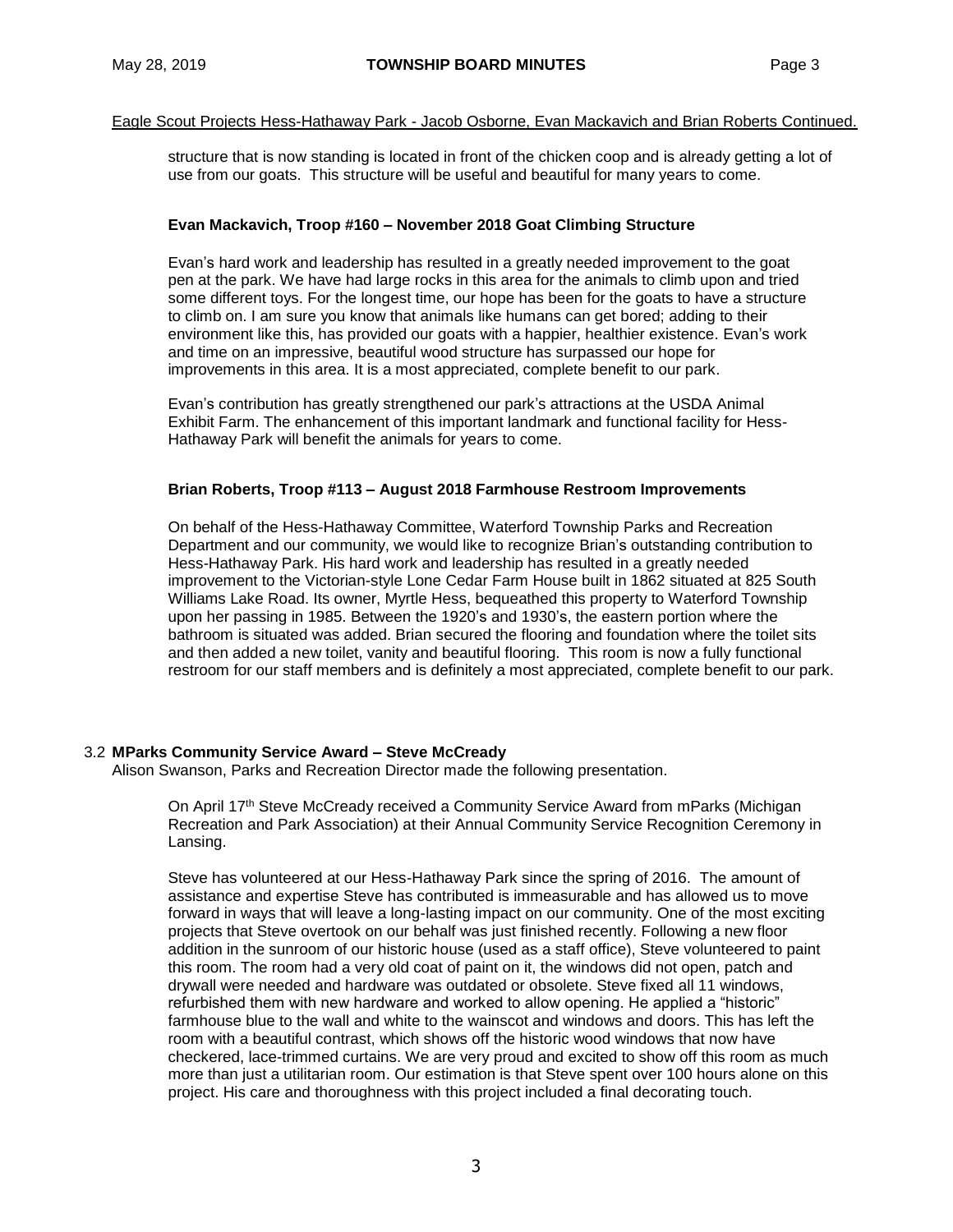## MParks Community Service Award – Steve McCready Continued.

The land and buildings that now comprise Hess-Hathaway Park were donated to the township with a request to keep the site as a working farm. To this end, we have struggled with farm equipment that is older than the years that the park has been part of Waterford's park system. Steve has been the impetus behind the planting of a second hay field. Most importantly with what we see as a brilliant mind but even more so an amazing dedication, Steve worked tirelessly to figure out how to get a New Holland hay cutter, sprayer (seed and fertilizer) and hay baler back in working order. There have been others through the years that have struggled in these efforts, and we appreciate how difficult, bordering on impossible this task seemed. Steve's commitment alongside staff's interest and belief in him resulted in the long-term dream of planting a new field and harvesting an old field on our own. The previous contractor not being available this year, and no promising connection with anyone that would want to pick up this challenge, we were completely saved by this timely accomplishment. Steve was the determining force behind a 2018 harvest from our parkland and a future additional harvest. Smaller projects such as fixing a posthole digger have benefitted our park and assisted our staff's efforts and ability to take care of smaller, but essential projects.

On top of these major projects, Steve is instrumental in our field parking organization for our largest events, including special events, concerts in the park and *Park It* sometimes parking around 1,000 cars with limited staff. Steve has headed up the project of moving and improving horseshoe pits. He is an important "right-hand" man during events such as our Sheep Shearing and Harvest Happening. Steve is familiar and interested in the welfare of our animals, and has stepped in to care for them. He is a back-up caretaker should we ever find ourselves without farm staff to cover this responsibility. With only two staff persons during the winter months, this has been a real concern and challenge. Steve has an interest in following the animal auctions and keeps us updated on availability and prices of various species and breeds.

Steve McCready has been a champion and a leader for much of what matters most at Hess-Hathaway Park/Farm. We are truly amazed and dearly grateful for his efforts. I find it hard to express the impact Steve has had on our park operations and our appreciation for all he has done

## **4. CONSENT AGENDA**

*Board Members may remove items from the Consent Agenda for discussion purposes or for the purpose of voting in opposition. Public comment for items removed from the consent agenda may be received in the same manner immediately following the Consent Agenda.*

- 4.1 May 13, 2019, Meeting Minutes
- 4.2 May 28, 2019, Bill Payment
- 4.3 Receive Fire Department's April 2019 Report
- 4.4 Receive Parks and Recreation's April 2019 Report
- 4.5 Receive Treasurer's Office April 2019 Report
- 4.6 Banner Permits Waterford Senior Center

#### Moved by Bartolotta,

Seconded by Frasca, RESOLVED, to approve Consent Agenda items 4.1 through 4.6; furthermore to amend item 4.1, meeting minutes, changing item 8.5 to read "Supported by Joliat". A roll call vote was taken.

Ayes: Wall, Markee, Birch, Bartolotta, Frasca, Joliat and Thomas Nays: None Absent: None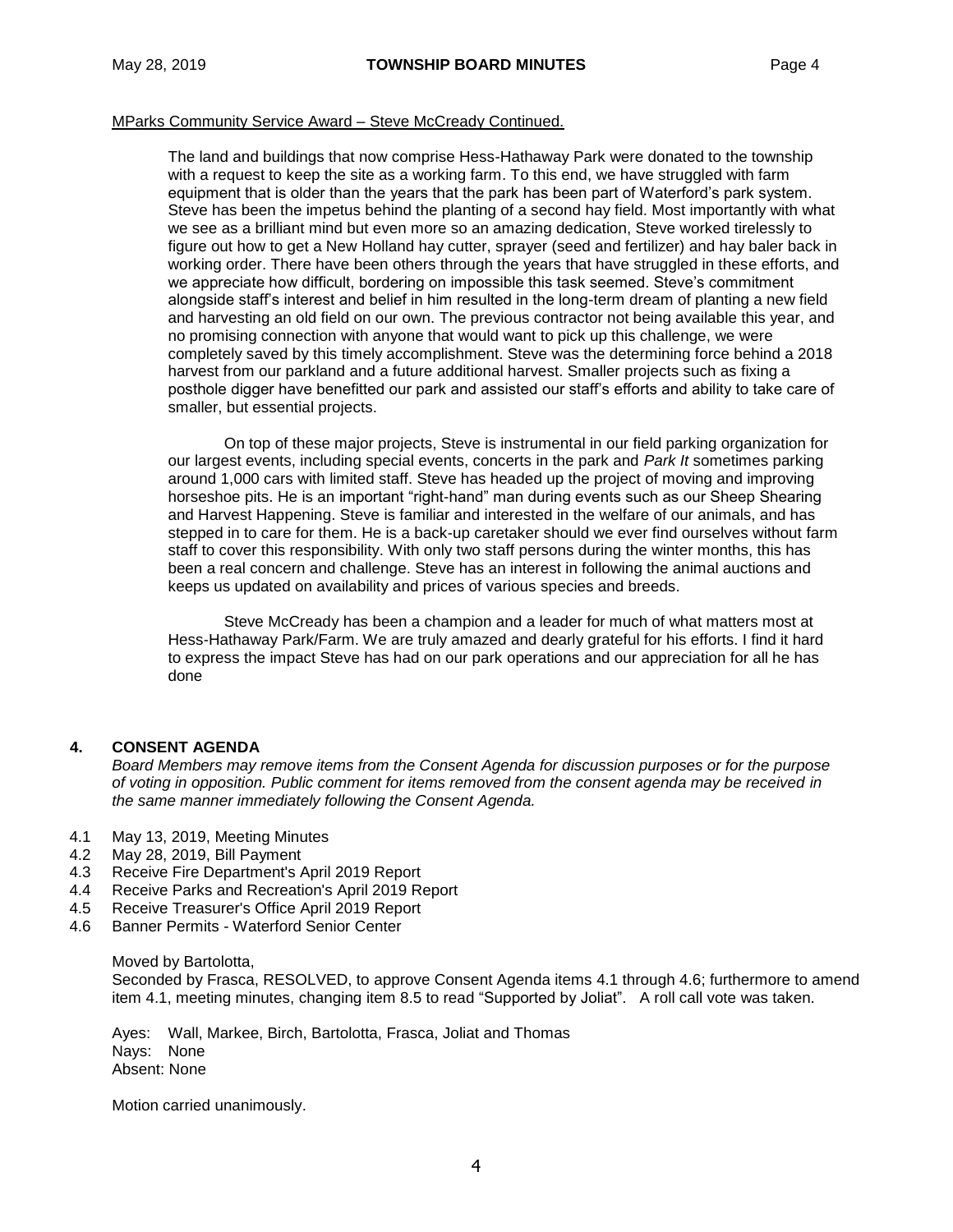# **5. BOARD LIASON REPORTS (VERBAL)**

#### Trustee Bartolotta –

Van Norman Lake will be treated on Thursday, May 30, 2019.

#### Supervisor Wall

Supervisor Wall thanked retired Police Officer, Eddie Ketzler, and Ultra Professional Outdoor Services for assisting in mowing property along the Memorial Day Parade Route (Dixie Highway from Williams Lake Road to Sashabaw Road). Every year properties along the parade route need mowed and appreciates the community helping.

Supervisor Wall thanked the VFW Post 1008 and former Trustee, Donna Kelly, for a job well done on the

#### Clerk Markee

#### Library Board

There are portraits of Oliver and Mary Williams, founders of Waterford on display. The paintings are on loan from the Detroit Historical Museum and will be on display in the library's circulation lobby until the end of July. Painted by an artist during their lifetimes it is probably that they are relatively accurate likenesses of the Williams. Detailed information about them and their many children and grandchildren can be found on the Library's website.

The Friends of the Library is holding a used book sale Saturday, June 1st and Sunday, June 2<sup>nd</sup>. The sale will include back issues of magazines withdrawn from the Library's collection. The price is \$1 per bundle.

Summer Reading Programs for children, teens, and adults begin on Monday, June 17th and run through, Saturday, August 3rd. These 6-week long programs include special events, prizes for meeting reading goals and, of course, lots of fun reads over the summer months. The Children's program begins with a drop-in kick-off party on Monday, Jun 17<sup>th</sup> from 10:00 a.m., until noon, featuring face painting, airbrush tattoos, and ice cream treats.

Teens can enjoy a Claymation workshop to learn how to create their own stop-motion films on Monday, June 24<sup>th</sup>, from 1:30 p.m. until 2:30 p.m.

Birding Across Michigan will be presented on Monday, June 17<sup>th</sup> at 7:00 p.m. by Greg Bodker, an avid birder, who has led birding trips for the Michigan Audubon and was on its Board of Directors for three years.

## Trustee Joliat

The DPNC interactive center is open. Hours are Wednesday through Saturday from 10 a.m. until 5:00 p.m. and Sunday from 1:00 p.m. – 5:00 p.m.

ZBA Meeting – A strip mall for rezoning was approved and will be presented to the Board this evening.

The Waterford Lakes Association Meeting is being held at the Library this evening.

## Trustee Frasca

Hess – Hathaway – The next meeting is July 11<sup>th</sup>. Thursday's in June – Movie Nights and congratulations to Steve and the Scouts for their efforts.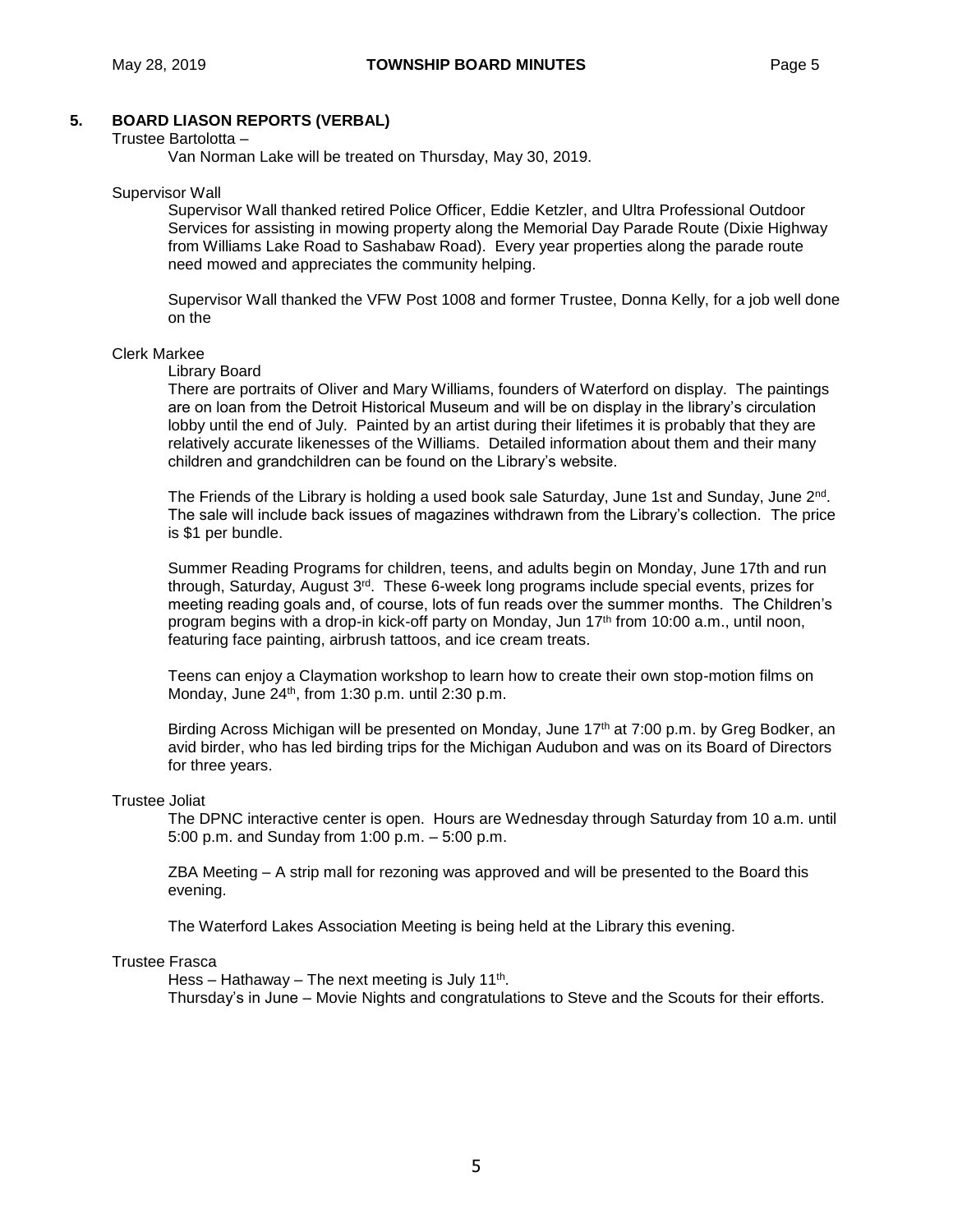# **6. Introduction**

# 6.1 **Rezoning Case No. 19-05-01; 5761 Cooley Lake Rd**

The following memo was received by Larry Lockwood, Superintendent of Planning and Zoning.

## **Background and Analysis**

Zoning History: 1950 – 1960: Residential 1 1960 – 1963: Commercial 1 1963 – 2010: C-2, General Business 2010 – Present: R-1E, Single Family Attached Residential Township Utilities: Water and sewer services are available to the site.

Master Plan: The Master Plan for the subject property shows Single Family Residential. As referenced above, from 1960–2010 the property had been zoned for commercial business opportunities. However, the property that surrounds the fueling station is largely impacted by regulated wetlands. Therefore, the balance of the surrounding land area may not be suitable for single family residential development.

This Rezoning application request is by Omar Putrus, owner of the Mobil fuel station located at 5761 Cooley Lake Rd. The applicant, Hiller & Cooley Development Company represented by Mr. Putrus, also owns the adjoining vacant land to the east along Cooley Lake Rd. and to the south along Hiller Rd. This application is a request to rezone a 0.24 acre portion of the land to the east on Cooley Lake Rd. which was formerly part of Parcel I.D. No. 13-33-376-002 and combine it into the Mobil site. A lot split/land division application was recently approved by the Township to add this land area to the Mobil station property. The purpose of the land split and combination is to provide the Mobil station additional land area for a 464 SF building addition and expanded parking lot area

## STATE OF MICHIGAN COUNTY OF OAKLAND ORDINANCE NO. 2019-Z-003

# **ZONING ORDINANCE MAP AMENDMENT**

An ordinance to amend the Waterford Township Zoning Ordinance by rezoning a parcel of property and amending the Zoning Map.

THE CHARTER TOWNSHIP OF WATERFORD ORDAINS:

## *Section 1 of Ordinance*

The .24 acre parcel of property legally described in the Parcel Description attached to and part of this Ordinance, which is part of tax parcel number 13-33-376-002, with an address of **"N.A., Vacant Land"**, is rezoned from **R-1E, Single Family Attached Residential District** to **C-3, General Business District,** with the Zoning Map that is adopted by and made part of the Waterford Township Zoning Ordinance in Section 3-101, to be changed and amended to reflect this rezoning.

# *Section 2 of Ordinance*

The effective date of this ordinance shall be on the  $8<sup>th</sup>$  day after publication, or a later date as provided in the Michigan Zoning Enabling Act for when a petition for voter referendum on this Ordinance and/or a notice of intent to submit such a petition is timely filed with the Township Clerk.

# **CERTIFICATION**

I certify that this Zoning Ordinance Map Amendment Ordinance was adopted by a majority vote of the members of the Board of Trustees of the charter Township of Waterford at a meeting duly called and held on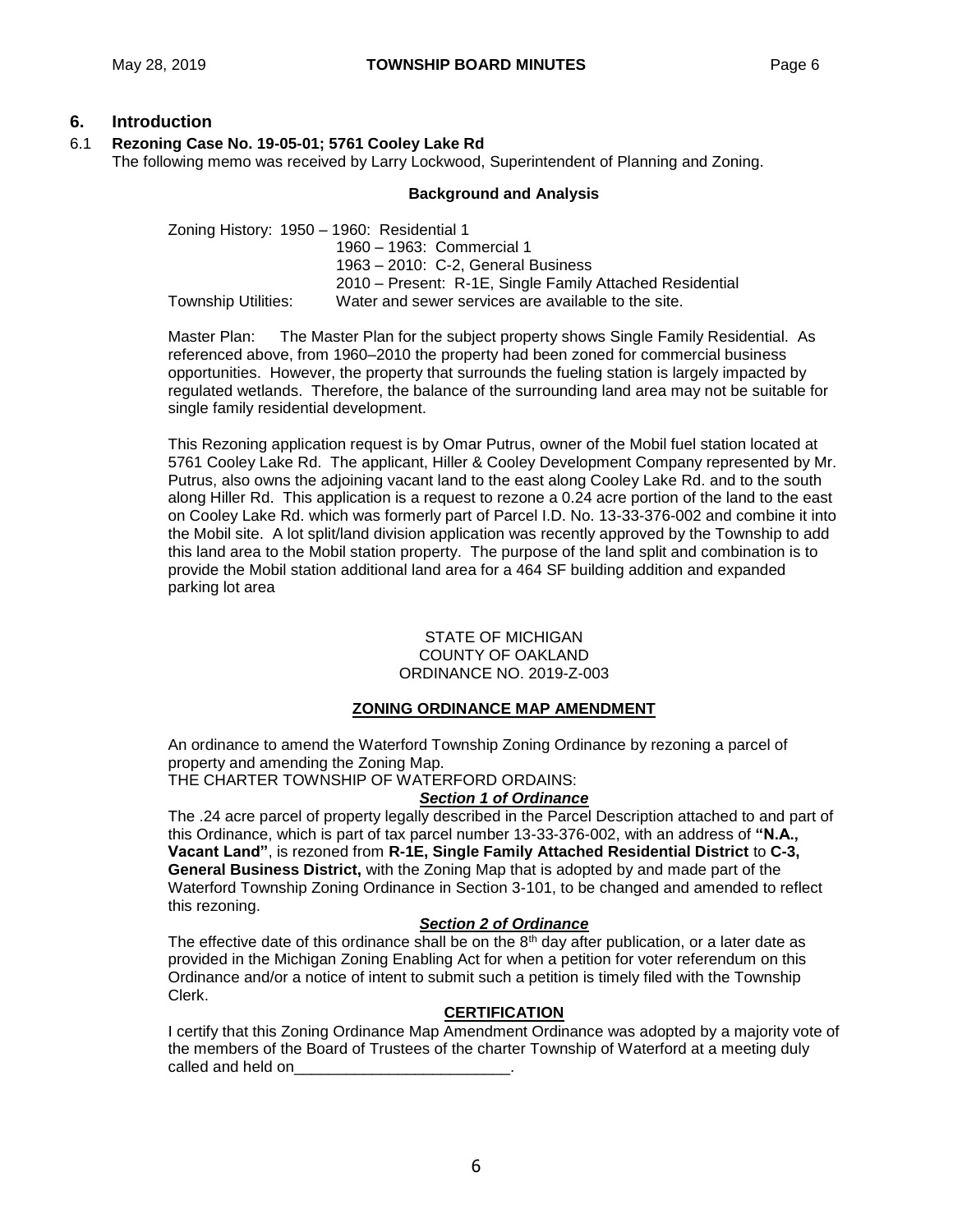Rezoning Case No. 19-05-01; 5761 Cooley Lake Rd Continued.

CHARTER TOWNSHIP OF WATERFORD

\_\_\_\_\_\_\_\_\_\_\_\_\_\_\_\_\_\_ \_\_\_\_\_\_\_\_\_\_\_\_\_\_\_\_\_\_\_\_\_\_\_\_\_\_\_\_\_\_\_

Date **Contract Contract Contract Contract Contract Contract Contract Contract Contract Contract Contract Contract Contract Contract Contract Contract Contract Contract Contract Contract Contract Contract Contract Contract** 

Parcel Description

COMMENCING AT THE SOUTH 1/4 CORNER OF SECTION 33, TOWN 3 NORTH, RANGE 9 EAST, WATERFORD TOWNSHIP, OAKLAND COUNTY, MICHIGAN; THENCE N89°19'35"W 1324.52 FEET TO THE SOUTHWEST CORNER OF E 1/2 OF THE SW 1/4 OF SAID SECTION 33; THENCE N00°47'00"E 2052.66 FEET; THENCE N61°05'40"E 264.84 FEET TO THE POINT OF BEGINNING; THENCE N01°31'00"E 162.07 FEET; THENCE N55°49'40"E 76.44 FEET; THENCE S01°31'00"W 170.21 FEET; THENCE S61°05'40"W 72.00 FEET TO THE POINT OF BEGINNING, BEING PART OF THE SW 1/4 OF SAID SECTION 33, CONTAINING 0.24 ACRES OF LAND, MORE OR LESS, AND BEING SUBJECT TO ANY EASEMENTS AND RESTRICTIONS OF RECORD, IF ANY.

Moved by Bartolotta,

Seconded by Thomas, RESOLVED, to introduce rezoning case 19-05-01; Ordinance 2109-Z-003 Zoning Ordinance Map Amendment, and schedule it schedule for possible adoption at the June 10, 2019, regular board meeting. A roll vote was taken.

Ayes: Wall, Markee, Birch, Bartolotta, Frasca, Joliat and Thomas Nays: None Absent: None

Motion carried unanimously.

# 6.2 **Rezoning Case No. 19-05-02, 906, 908, 922, 930 & 932 W Huron St**

The following memo was received by Larry Lockwood, Superintendent of Planning and Zoning.

## **Background and Analysis**

Zoning History: 1950 – 1963: Commercial -1 1963 – 2010: C-2, General Business 2010 – Present: C-2, Small Business District

Master Plan: The Master Plan for this area shows Urban Business (see attached). This District was established during the Township's Master Plan update in 2003 and is intended to provide for a mixture of local and community businesses.

This application to rezone the subject properties from C-2 to C-3 is by Laith Jonna, representing the Jonna Properties. The applicant purchased the subject commercial retail center in 2016 and has been working toward redeveloping the property and changing the tenant mix. As you may be aware, this commercial retail strip has been mostly vacant for a number of years. This is primarily due to the fact the existing buildings and site improvements built many years ago and are not currently in accordance with today's off-street parking standards. Please note that this request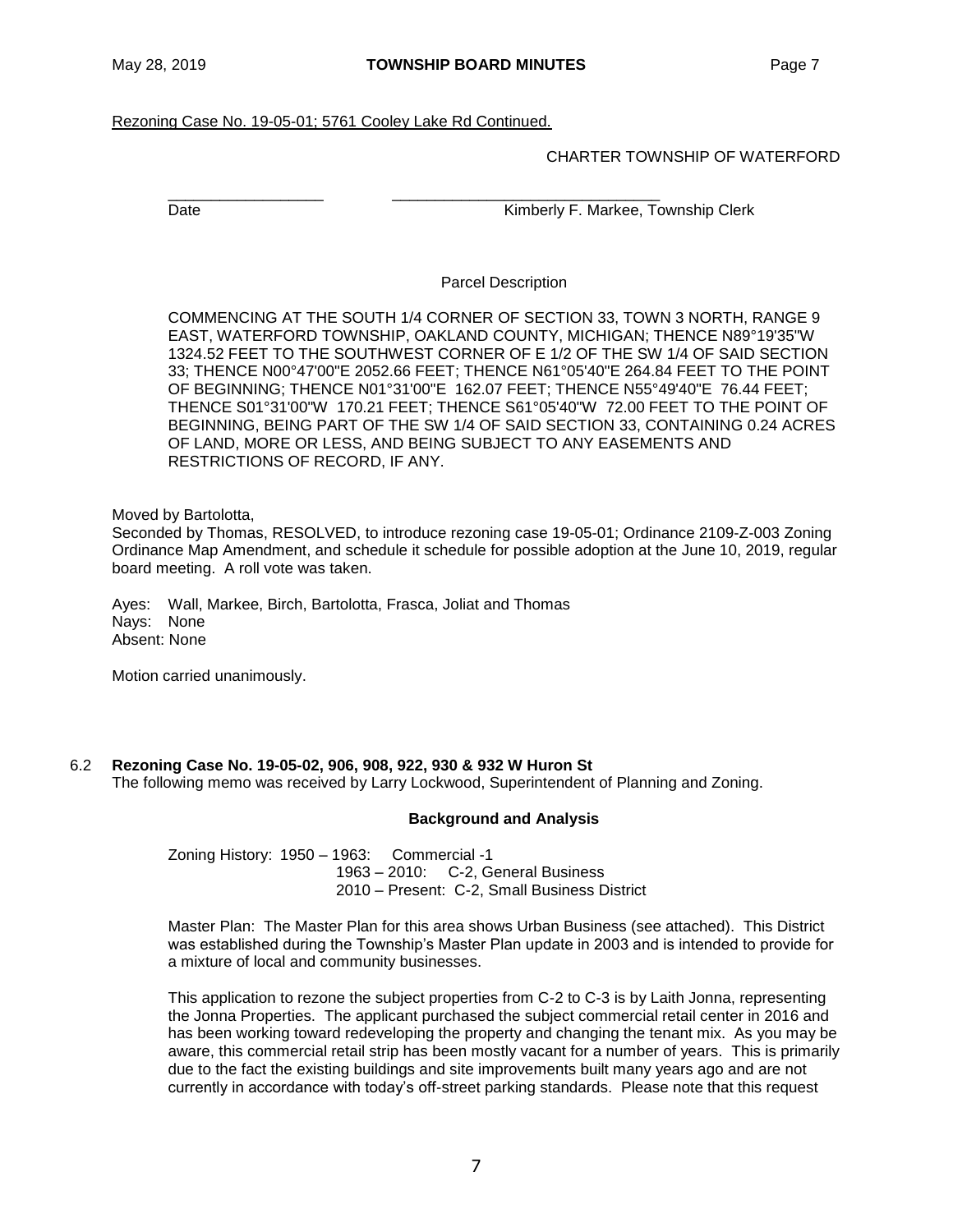## Rezoning Case No. 19-05-02, 906, 908, 922, 930 & 932 W Huron St

does not include the Pawn Broker/C&L Jewelry store at 924 W. Huron, which is in the center of this commercial strip. Please see the attached aerial and zoning maps for reference.

The applicant has now approached the Township about converting all of their former retail tenant space into indoor climate controlled commercial storage. This request would therefore require rezoning their two (2) parcels to the C-3 District for this specific land use.

Prior to the applicant applying for rezoning, staff discussed the option of creating a commercial condominium and or lot combination for the three (3) parcels involving the entire commercial plaza. This would require cooperation from the owner of the Pawn Broker/C&L Jewelry (924 W. Huron) which has not been obtained. For this option, staff Oakland County and they responded stating that because the east and west Jonna parcels are not contiguous and without cooperation from the owner of 924, any proposed parcel combination for the two properties cannot be approved.

When considering this rezoning request, the Zoning Ordinance requires a minimum land area of 9,000 SF for C-2 zoning lots and 24,000 SF for C-3. The applicant's east parcel contains 18,431 SF and the west parcel contains 19,002 SF. As such, the individual parcels do not meet the minimum land area requirement of 24,000 SF. The purpose for requiring these minimum land areas was to provide for lesser intensive land uses for the smaller C-2 zoning lots and to direct more intensive land use to larger zoning lots within the C-3 District.

Attached, please find the applicant's supplemental narrative that further explains their difficulty in redeveloping the subject properties for the present C-2 zoning classification.

Planning Commission Recommendation and Zoning Board of Appeals Action:

The Planning Commission reviewed this case at their May 7, 2019 meeting and resolved unanimously 7-0 to forward a favorable recommendation for the case on to the Township Board subject to the applicant seeking and receiving the necessary land area variances through the Zoning Board of Appeals (please see attached meeting minutes).

The applicant has now proceeded on to the Zoning Board of Appeals and received the necessary land area variances at the ZBA's May 21, 2019 meeting. The meeting minutes for that case not included with your packet information as they have not been finalized.

#### **Township Board Action**

When considering the general character of this area, its established commercial businesses along with a large residential population, indoor commercial storage may serve to be an acceptable business alternative for this property which would not be a traffic generator such as standard retail business with limited parking.

The necessary variances for this case have been obtained and this rezoning request is now before the Township Board for consideration.

## **Motions**

If the Board wants to consider adopting the requested rezoning to C-3, General Business District, the appropriate motion would be to introduce the attached Ordinance and schedule it for possible adoption at the June 10, 2019 meeting.

However, if the Board does not want to adopt the requested rezoning, the appropriate motion would be to not introduce the Ordinance and deny the rezoning.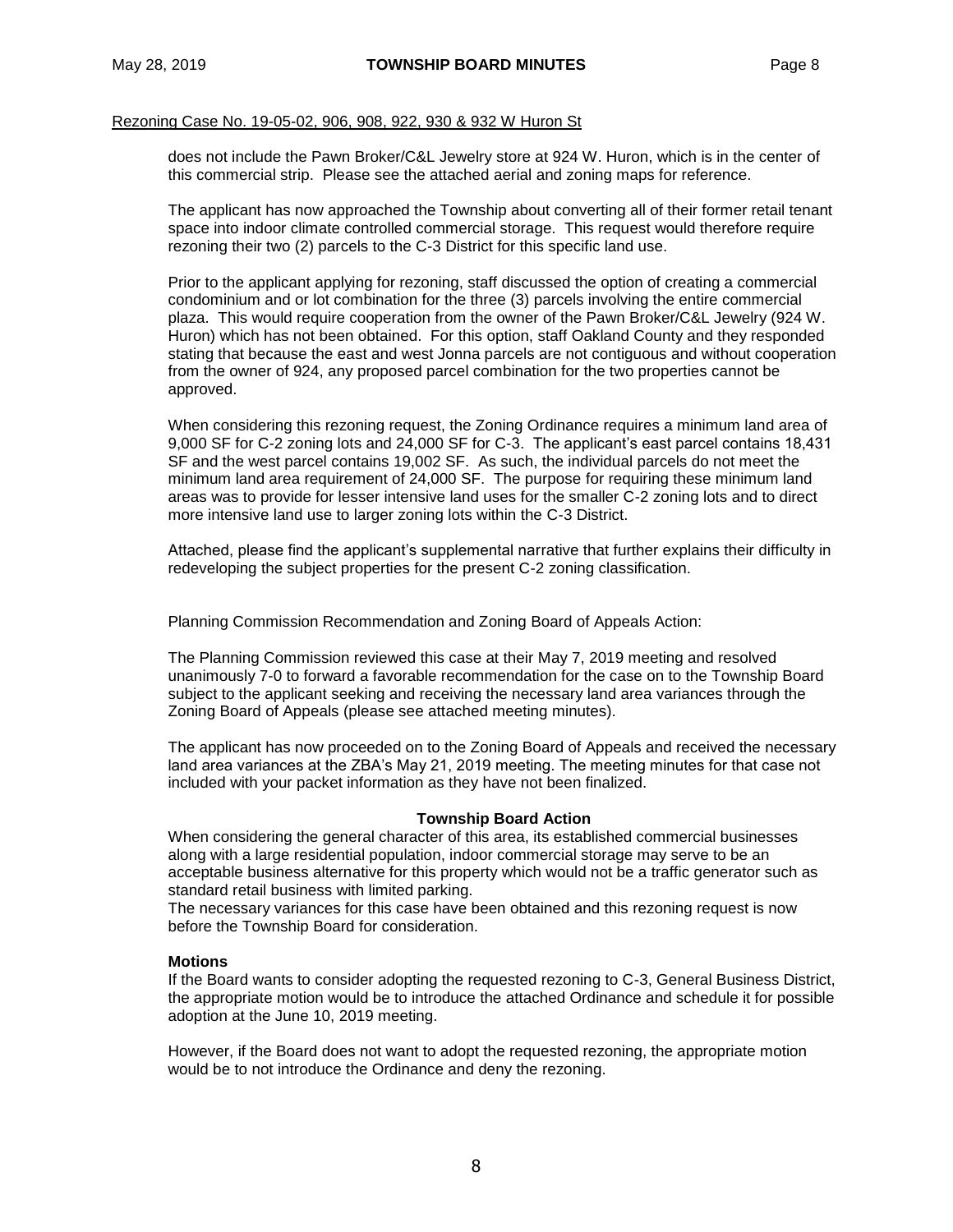## Rezoning Case No. 19-05-02, 906, 908, 922, 930 & 932 W Huron St

Staff will be available at Tuesday's meeting for any questions on this case. However, if you have any questions in advance of the meeting, please contact this office.

#### STATE OF MICHIGAN COUNTY OF OAKLAND ORDINANCE NO. 2019-Z-004

## **ZONING ORDINANCE MAP AMENDMENT**

An ordinance to amend the Waterford Township Zoning Ordinance by conditionally rezoning and amending the Zoning Map for parcels of property as allowed and provided in MCL 125.3405. THE CHARTER TOWNSHIP OF WATERFORD ORDAINS:

## *Section 1 of Ordinance*

The parcels of property that are assigned tax parcel numbers 13-25-476-031 & 13-25-476-033, legally described below, with current addresses of 906, 908, 922, 930 & 932 W. Huron St. are rezoned from **C-2, Small Business District** to **C-3, General Business District,** with the Zoning Map that is adopted by and made part of the Waterford Township Zoning Ordinance in Section 3- 101, to be changed and amended to reflect this rezoning.

LOTS 11 THROUGH 20 INCLUSIVE AND LOT 23 "SUPERVSIOR'S PLAT NO. 24", BEING PART OF THE E ½ OF THE SE ¼ OF SEC. 25, T.3N, R.9E, WATERFORD TOWNSHIP, OAKLAND COUNTY, MICHIGAN AS RECORDEDIN LIBER 13 OF PLATS, PAGE 44 OF OAKLAND COUNTY RECORDS.

## *Section 2 of Ordinance*

The following conditions, which were offered in writing by the owner of the property being rezoned, are approved and shall apply to the development and use of the property from the time this Ordinance takes effect:

1. Subject to special approval being applied for and granted, the two (2) noncontiguous parcels shall be used as an indoor climate-controlled self-storage under a single site plan for common development.

2. There will be no outdoor operations, displays, or storage on the property.

- 3. The use of existing buildings will not disrupt the surrounding area.
- 4. Additional lighting will be provided on the properties as specified on the approved site plan.

5. The parking and driveway areas will be repaved as conditions of site plan approval.

6. Façade improvements consistent with retail appearance will be conditions of site plan approval.

7. A white vinyl fence along the north boundary of the property west from the southeast trailer park property corner to match and connect to the existing fence installed by PNC Bank.

## *Section 3 of Ordinance*

If one or more of the conditions in Section 2 are not satisfied and maintained, the property shall revert to the C-2, Small Business District zoning classification under the process for Zoning Ordinance Map amendment initiated by the Township.

# *Section 4 of Ordinance*

The effective date of this ordinance shall be on the  $8<sup>th</sup>$  day after publication, or a later date as provided in the Michigan Zoning Enabling Act for when a petition for voter referendum on this Ordinance and/or a notice of intent to submit such a petition is timely filed with the Township Clerk.

## **CERTIFICATION**

I certify that this Zoning Ordinance Map Amendment Ordinance was adopted by a majority vote of the members of the Board of Trustees of the Charter Township of Waterford at a meeting duly called and held on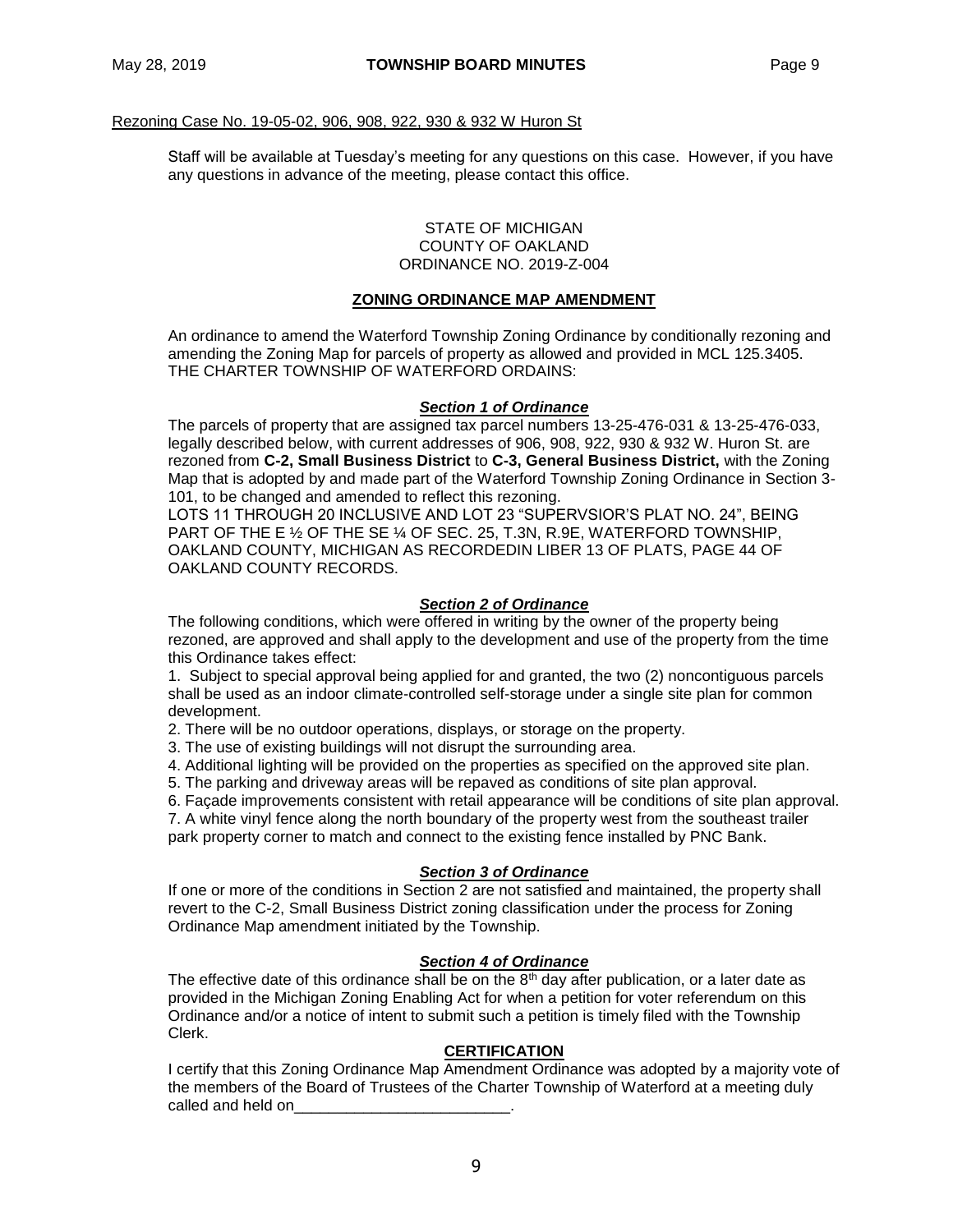## Rezoning Case No. 19-05-02, 906, 908, 922, 930 & 932 W Huron St

## CHARTER TOWNSHIP OF WATERFORD

\_\_\_\_\_\_\_\_\_\_\_\_\_\_\_\_\_\_ \_\_\_\_\_\_\_\_\_\_\_\_\_\_\_\_\_\_\_\_\_\_\_\_\_\_\_\_\_\_\_

Date **Contract Contract Contract Contract Contract Contract Contract Contract Contract Contract Contract Contract Contract Contract Contract Contract Contract Contract Contract Contract Contract Contract Contract Contract** 

Moved by Bartolotta,

Seconded by Joliat, RESOLVED, to introduce rezoning case 19-05-02; Ordinance 2109-Z-004 Zoning Ordinance Map Amendment and schedule it schedule for possible adoption at the June 10, 2019, regular board meeting. A roll vote was taken.

Ayes: Wall, Markee, Birch, Bartolotta, Frasca, Joliat and Thomas Nays: None Absent: None

Motion carried unanimously.

## **7. Old Business**

## 7.1 **Introduction of Ordinance 2019-005, Marijuana Establishment Prohibition Ordinance**

#### **CHARTER TOWNSHIP OF WATERFORD ORDINANCE NO. 2019-005 MARIJUANA ESTABLISHMENT PROHIBITION ORDINANCE**

An Ordinance to amend Article I in Chapter 10 of the Waterford Charter Township Code to prohibit marijuana establishments in the Township pursuant to the Michigan Regulation and Taxation of Marihuana Act, Initiated Law 1 of 2018, MCL 333.27951, et seq, and to provide penalties for violation of this Ordinance.

THE CHARTER TOWNSHIP OF WATERFORD ORDAINS:

## **Section 1 of Ordinance**

The Waterford Charter Township Code is amended by adding a new Section 10-001 in a new Division 1 of Article I, In General, in Chapter 10, Business Regulations, Licensing and Registration to read as follows:

- **ARTICLE I. IN GENERAL.**
- **Division 1. Prohibited Businesses**

#### **Sec. 10-001. Marijuana Establishments Prohibited; Civil infraction**

(a) **Intent and Purpose.** The Michigan Regulation and Taxation of Marihuana Act, Initiated Law 1 of 2018, MCL 333.27951, *et seq.*, and more specifically Section 6(1) thereof, MCL 333.27956(1), authorizes municipalities to prohibit marijuana establishments within their boundaries by adoption of an ordinance. Adoption of such an ordinance does not preclude a municipality from further studying and revisiting the issue at a future date.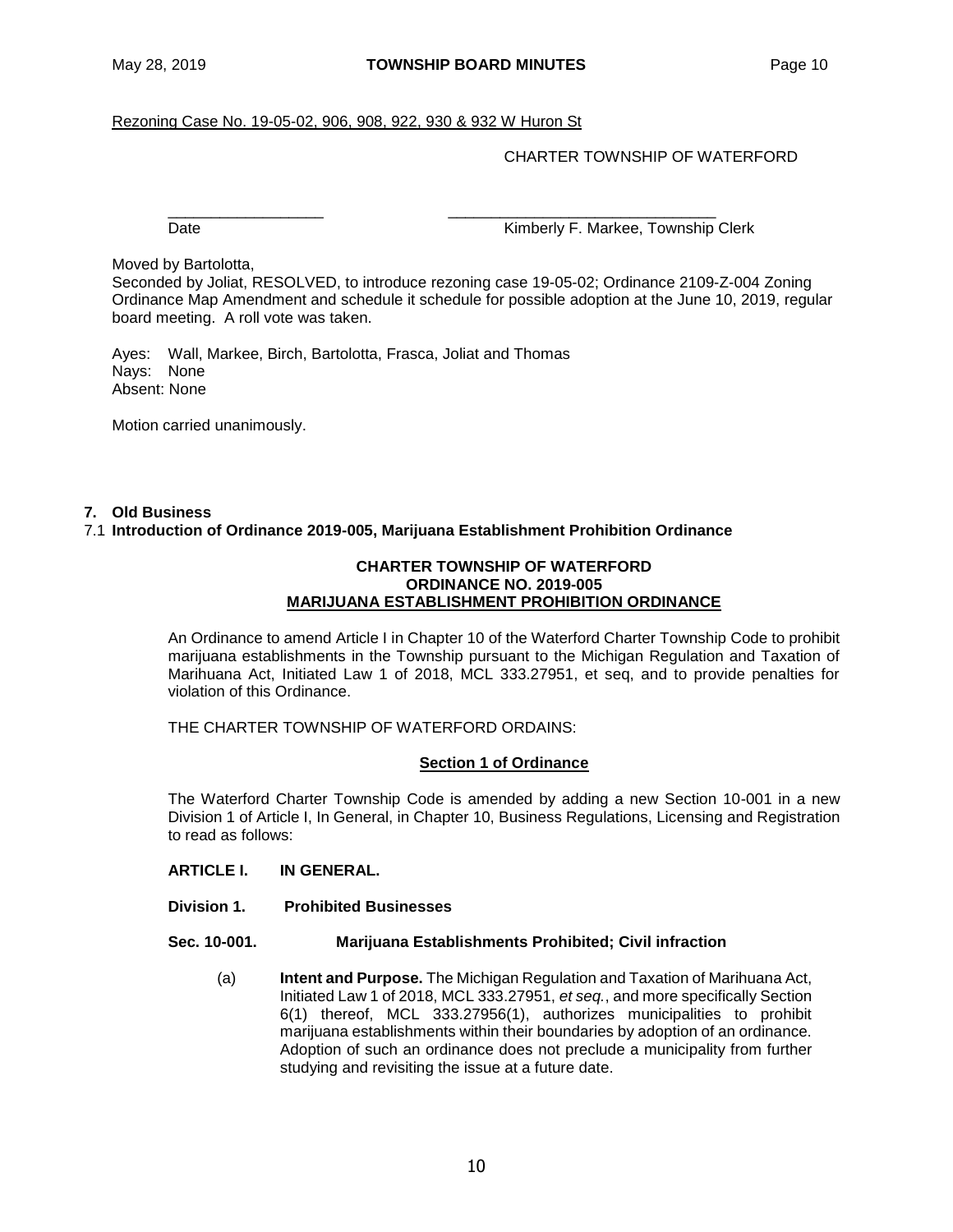Introduction of Ordinance 2019-005, Marijuana Establishment Prohibition Ordinance Continued.

## (b) **Prohibition of Marijuana Establishments.**

(1) *Definitions.* Words used in this section shall have the definitions as provided for in the Michigan Regulation and Taxation of Marihuana Act, Initiated Law 1 of 2018, MCL 333.27951, *et seq.*, as may be amended.

(2) *Prohibition.* Pursuant to the Michigan Regulation and Taxation of Marihuana Act, Initiated Law 1 of 2018, MCL 333.27951, *et seq*., all marijuana establishments are prohibited within the boundaries of the Township.

(3) *Violations.* Violation of this Section is a civil infraction punishable and subject to enforcement as provided in Sections 1-010(b), (c), and (d) of this Code. Such sanctions and enforcement shall be in addition to the rights of the Township to request and receive other legal and equitable relief and remedies as may be provided by law against persons alleged to be in violation of this ordinance.

## **Section 2 of Ordinance**

Should any Section, subdivision, sentence, clause or phrase of this ordinance be declared by the Courts to be invalid, the same shall not affect the validity of the Ordinance as a whole or any part thereof other than the part as invalidated.

## **Section 3 of Ordinance**

This Ordinance shall take effect immediately upon publication.

## **CERTIFICATION**

I certify that this Ordinance was adopted by the Board of Trustees of the Charter Township of Waterford at a regular meeting held on example 2019.

# CHARTER TOWNSHIP OF WATERFORD

\_\_\_\_\_\_\_\_\_\_\_\_\_\_\_\_\_\_\_\_\_ By: \_\_\_\_\_\_\_\_\_\_\_\_\_\_\_\_\_\_\_\_\_\_\_\_\_\_\_\_\_\_\_\_\_\_\_\_\_

Date **Contract Contract Contract Contract Contract Contract Contract Contract Contract Contract Contract Contract Contract Contract Contract Contract Contract Contract Contract Contract Contract Contract Contract Contract** 

Introduced:

Adopted: Published:

Moved by Joliat,

Seconded by Markee, RESOLVED, to adopt Ordinance 2019-005, Marijuana Establishment Prohibition Ordinance to amend Article 1 in Chapter 10 of the Waterford Charter Township Code to prohibit marijuana establishments in the Township pursuant to the Michigan Regulation and Taxation of Marijuana Act, initiate Law 1 of 2018, MCL 333.27951 and to provide penalties for violation of this ordinance. A roll call vote was taken.

Ayes: Wall, Markee, Birch, Bartolotta, Frasca, Joliat and Thomas Nays: None Absent: None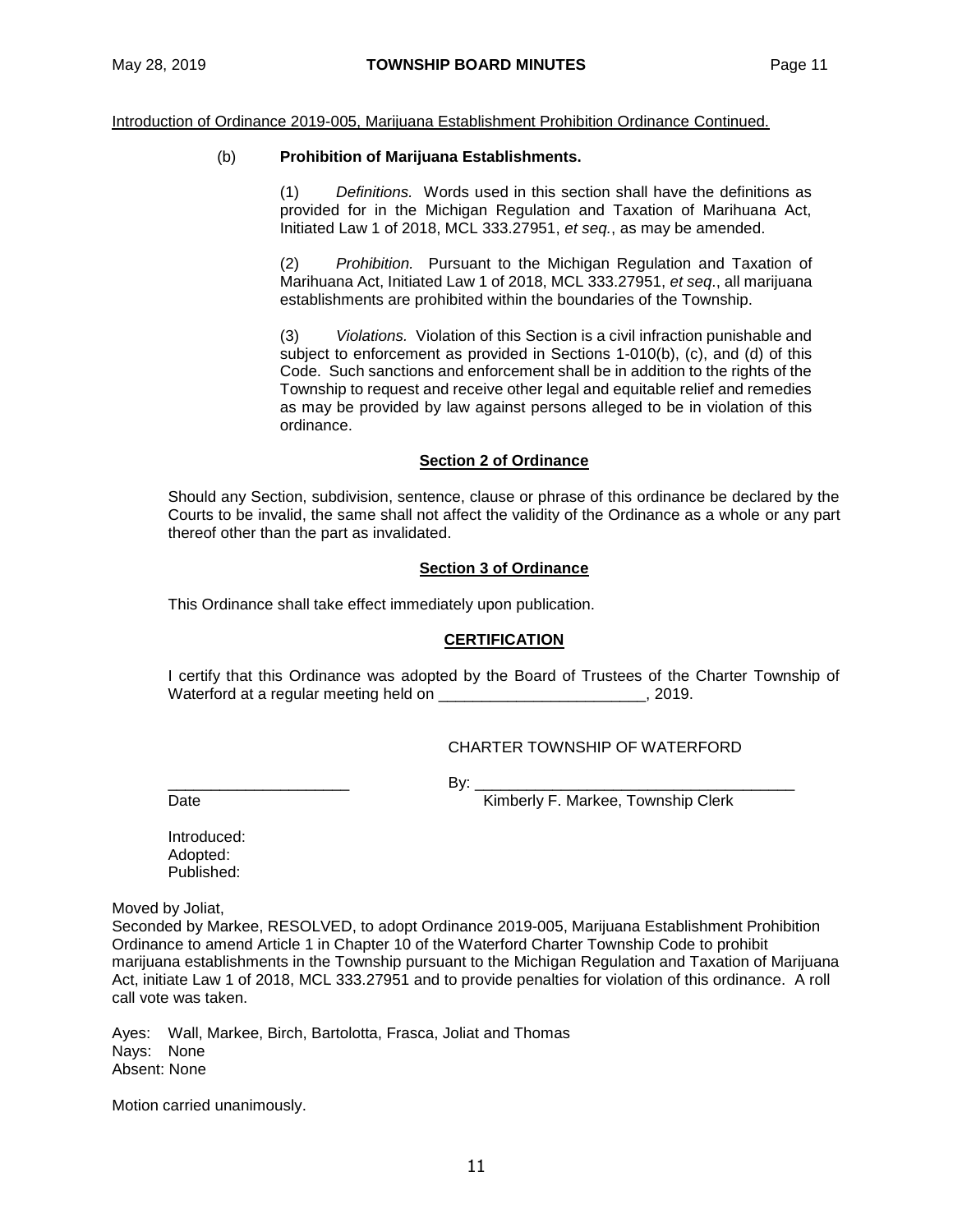# **8. NEW BUSINESS**

## **8.1 2019/2020 CDBG Program Year – Annual Action Plan Public Hearing**

The public hearing on Waterford Township's 2019/2020 (45<sup>th</sup> Program Year) Community Development Block Grant (CDBG) Program scheduled to be held during your May 28, 2019 meeting will provide compliance with the U.S. Department of Housing and Urban Development (HUD) regulatory requirements for public discourse, an opportunity to gather citizen views on Waterford's housing and community development needs, and to approve the Final Statement of 2019/2020 Projected Use of Funds that will be used to complete the CDBG Annual Action Plan for submission to HUD. In order to implement the 45<sup>th</sup> Year CDBG Program, I have attached an authorization resolution for your consideration.

The 2019/2020 CDBG Program, which begins on July 1, 2019, will be primarily funded through the new CDBG grant funds to be allocated to Waterford from HUD's FY 2019 budget. The 2019/2020 CDBG grant amount is \$368,099. This total of new grant funds is being supplemented with \$50,000 in anticipated program income. As before, this entitlement will only effectively fund the Township's ongoing Housing Rehabilitation program, Code Enforcement activities, and program administration. In addition, the Township will re-allocate approximately \$250,200 of previous program year's residual funds bringing the total available funding for 2019/2020 to \$668,299.

Please call me at (248) 674-6247, if you have any questions regarding this year's proposed CDBG Program prior to Monday night's meeting.

## *CHARTER TOWNSHIP OF WATERFORD RESOLUTION OF AUTHORITY*

## *THE CHARTER TOWNSHIP OF WATERFORD ORDAINS:*

**WHEREAS**; the fiscal year 2019/2020 Community Development Block Grant Program (45<sup>th</sup>) Year) funding for the Charter Township of Waterford is estimated to be about \$368,099 in new grant funds. The Township also projects receiving approximately \$50,000 in program income from Housing Rehabilitation Loan repayments during the 44<sup>th</sup> Program Year. In addition, the Township will re-allocate approximately \$250,200 of previous years available funding bringing the total available funding to \$668,299.

**WHEREAS;** the Charter Township of Waterford did conduct a public hearing on May 28, 2019 to obtain citizens views on housing and community development needs in the Township relative to the Community Development Block Grant Program.

**WHEREAS**; all U. S. Department of Housing and Urban Development (HUD) funding recipients under the Community Development Block Grant program are obligated by law to reduce barriers to fair housing. Therefore, reducing housing discrimination, promoting diverse inclusive communities and affirmatively furthering fair housing (AFFH) and equal opportunity have been and remain a priority for Waterford Township.

**NOW, THEREFORE BE IT RESOLVED;** that the Charter Township of Waterford Board of Trustees does hereby authorize the Township Supervisor to be the official representative of the Township in accordance with 24 CFR 570.303 for the certifications relative to applying for the 2019/2020 Community Development Block Grant Program and to sign all grant agreement documents required to receive such funds; and

**BE IT FURTHER RESOLVED;** that the Charter Township of Waterford Board of Trustees does hereby authorize the Development Services Director and designated staff to prepare, publish, and implement the Final Statement of Community Development Objectives and Annual Action Plan to be submitted to the U.S. Department of Housing and Urban Development, with projected and adjusted funding needed to achieve the following projects established as the 2019/2020 Community Development Block Grant Program.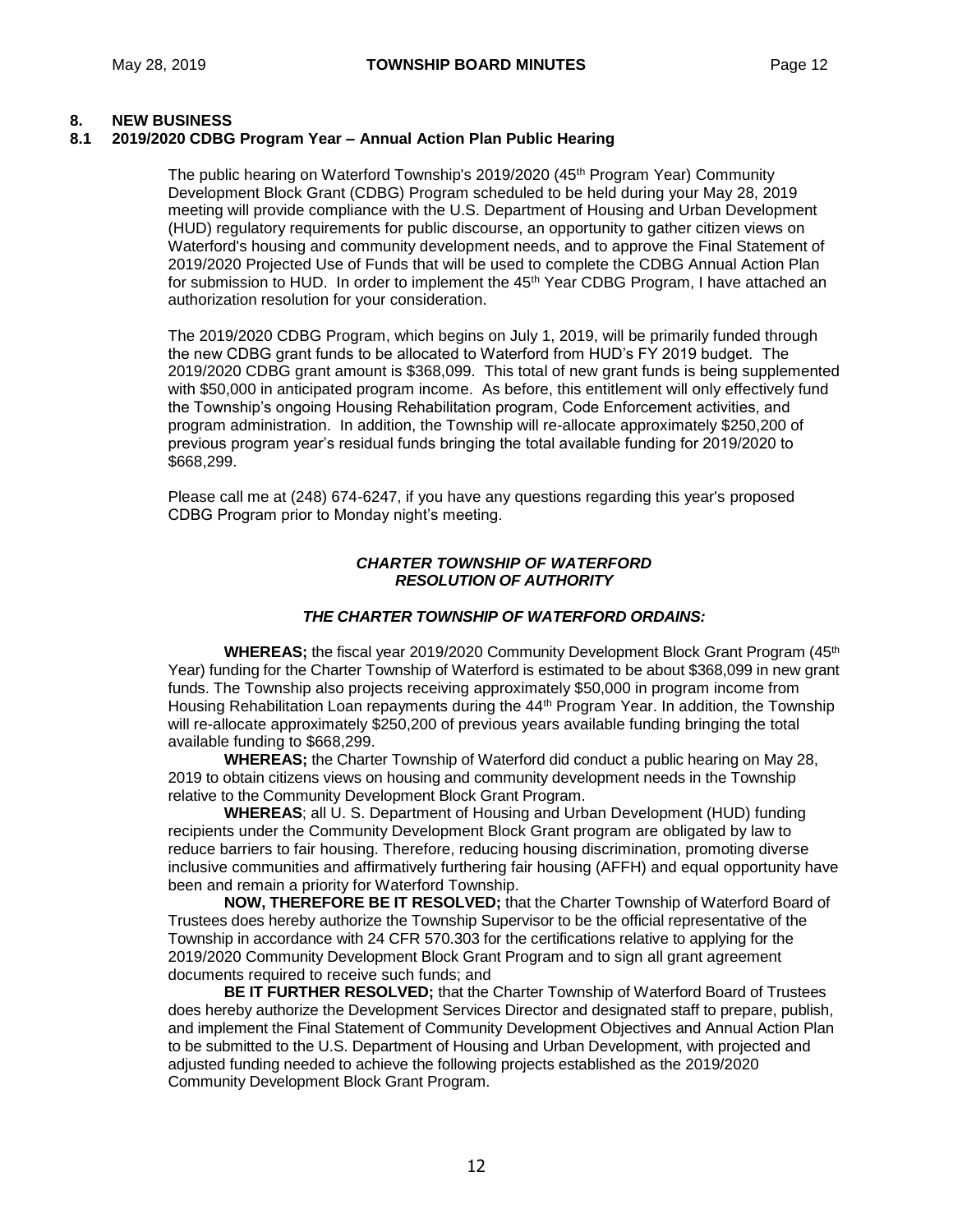2019/2020 CDBG Program Year – Annual Action Plan Public Hearing Continued.

## **2019/2020 CDBG PROGRAM ACTVITIES & BUDGET:**

| 1.<br>2.<br>3.<br>4. | <b>Housing Rehabilitation</b><br>Program Administration<br><b>Code Enforcement</b><br><b>Public Services</b><br>(Senior Transit) | \$171,420<br>\$66,897<br>\$179.782<br>\$55,200 |
|----------------------|----------------------------------------------------------------------------------------------------------------------------------|------------------------------------------------|
| 5.                   | <b>Public Facilities &amp;</b><br>Infrastructure<br>(Sidewalk Improvement)                                                       | \$60,000                                       |
|                      | 6. Public Facilities &<br>Infrastructure<br>(CAI Improvement(s))                                                                 | \$100,000                                      |
|                      | 7. Public Facilities &<br>Infrastructure<br>(Herrington Park)                                                                    | \$35,000                                       |
|                      | <b>TOTAL</b>                                                                                                                     | \$668.299                                      |

**BE IT FURTHER RESOLVED;** that the Waterford Township Board of Trustees authorizes the Development Services Director to consider continuing a contractual relationship with the Fair Housing Center of Metropolitan Detroit (FHCMD) to provide fair housing services for Waterford Township for the 2019/2020 Community Development Block Grant (CDBG) program for a sum not-to-exceed \$4,000. The FHMCD has provided such services for over twenty-six years to the Township. These costs are part of the overall Program Administration budget.

## RESOLUTION DECLARED ADOPTED.

YEAS:\_\_\_\_\_\_\_\_\_\_\_\_\_\_\_\_\_\_\_\_\_\_\_\_\_\_\_\_\_\_\_\_\_\_\_\_\_\_\_\_\_\_\_\_\_\_\_\_\_\_\_\_\_\_\_\_\_\_\_\_\_\_\_\_\_\_\_\_\_\_\_\_

 $NAYS:$ 

STATE OF MICHIGAN ) )ss COUNTY OF OAKLAND )

I, the undersigned, the duly qualified and acting Clerk of the Charter Township of Waterford, Oakland County, Michigan, do hereby certify that the foregoing is a true and complete copy of proceedings taken at a regular meeting of the Township Board, held on the 28th day of May, 2019, the original of which is on file in my office.

IN WITNESS WHEREOF, I have hereunto affixed my official signature this \_\_\_\_ day of  $, 20$ .

Kimberly F. Markee, Clerk, Charter Township of Waterford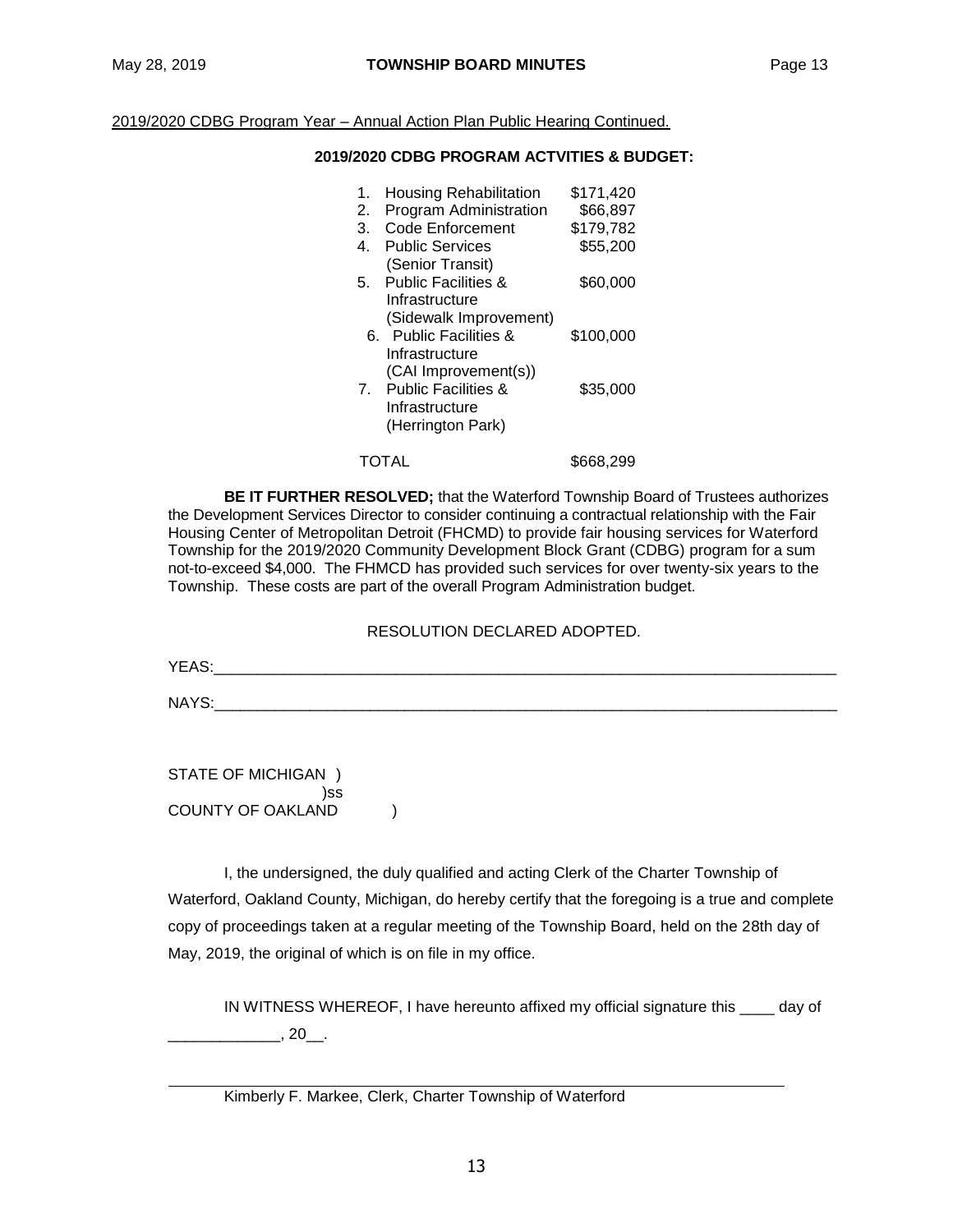2019/2020 CDBG Program Year – Annual Action Plan Public Hearing Continued.

Supervisor Wall opened the public hearing at 6:29 p.m.

Rob Merinsky, Development Services Director, address the Board and explained the details of the CDBG funds.

Supervisor Wall closed the public hearing at 6:35 p.m.

Moved by Markee,

Seconded by Bartolotta; RESOLVED, to approve the 2019/2020 CDBG Program Year Annual Action Plan Resolution. A roll call vote was taken.

Ayes: Wall, Markee, Birch, Bartolotta, Frasca, Joliat and Thomas Nays: None Absent: None

Motion carried unanimously.

Clerk Markee read the 2019/2020 CDBG Program Year Annual Action Plan Resolution.

# **8.2 Request for Budget Amendment - Cable Department**

The following memo was received from Gary Allison, Cable Coordinator.

The Cable Commission respectfully requests that the Township Board of Trustees approve the transfer of \$39,924.00 from the Cable Fund to the Cable Commission's budget under Capital Operating Equipment (25090-97131) for the replacement and upgrade of the broadcasting/playback system. This was a planned upgrade; however, our current system has crashed and would require repair, thereby accelerating the planned upgrade. The attached quote is for reference.

Moved by Joliat,

Seconded by Birch; RESOLVED, to approve the transfer of \$39,924.00 from the Cable Fund to the Cable Commission's budget under Capital Operating Equipment (25090-97131) for the replacement and upgrade of the broadcasting/playback system. A roll call vote was taken.

Ayes: Wall, Markee, Birch, Bartolotta, Frasca, Joliat and Thomas Nays: None Absent: None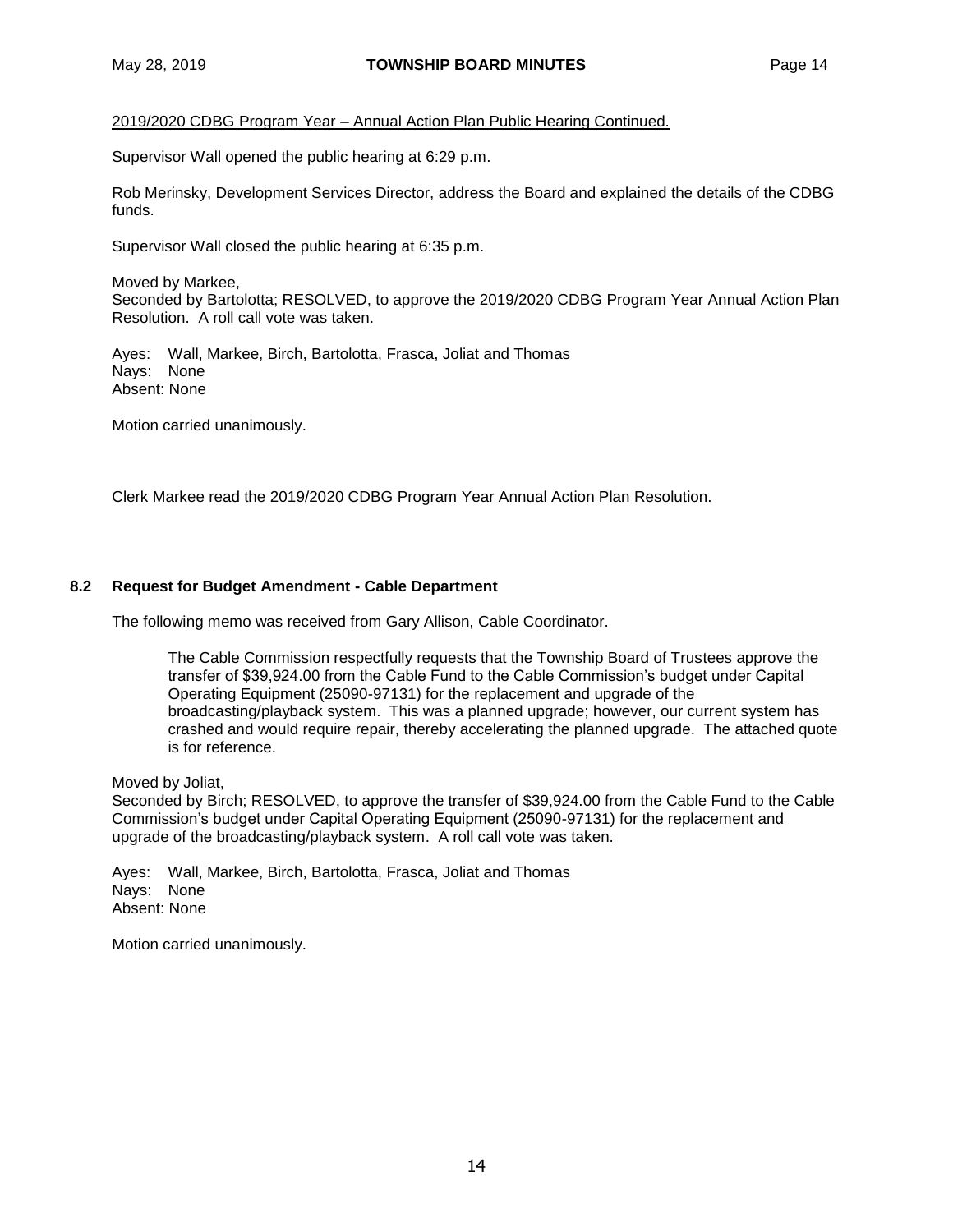## **8.3 Code of Conduct Amendment, RE; Unattended Recording Devices**

The following memo was received from Chief Underwood.

At recent Township Board meetings, it has been brought to my attention that devices recording both audio and video have been left unattended while recording. In preparing this letter, I have consulted with the Township Attorney, Gary L. Dovre, and the Prosecutor, Margaret Scott.

The right to record meetings of a public body such as the Township Board is provided in Section 3 of the Open Meetings Act, MCL 15.263(1), which reads as follows.

(1) All meetings of a public body shall be open to the public and shall be held in a place available to the general public. All persons shall be permitted to attend any meeting except as otherwise provided in this act. The right of a person to attend a meeting of a public body **includes the right** to tape-record, to videotape, to broadcast live on radio, and to telecast live on television the proceedings of a public body at a public meeting. The exercise of this right does not depend on the prior approval of the public body. However, a public body may establish reasonable rules and regulations in order to minimize the possibility of disrupting the meeting. (emphasis added.)

Mr. Dovre has advised that under the language of the statute, recording a meeting is not an independent right, but rather a part of the right to attend the meeting. He is not aware of any other statute that provides an independent right to record public meetings. He also advised that under MCL 8.3a, words used in statutes are interpreted according to their common approved usage. Dictionary definitions of the word "attend" include physical presence and to be present.

Based on the above analysis, Mr. Dovre's opinion is that there is no right to leave a recording device unattended at a meeting and that the Board could adopt a rule to that effect as authorized in the last sentence of MCL 15.263(1), and Section 7 of the Charter Township Act, MCL 42.7(6). If the Board is inclined to do that, it may also want to consider a rule regarding when attended devices may be operated to record or telecast a Board meeting.

According to the Open Meetings Act definition, a "Meeting" that someone has the right to attend and record "means the convening of a public body at which a quorum is present . . " That definition suggests that the calling of the meeting to order by the Supervisor is when the right to record/telecast the portion of the meeting open to the public begins. Having consulted with Mr. Dovre, I recommend that the Board consider a rule that prohibits recording prior to meetings being called to order, during any recesses of open to the public meetings (such as for a closed session or other reason), and after adjournment.

The reason for this recommendation is a section of Michigan's eavesdropping statute, MCL 750.539c, which makes it a felony to use a device to eavesdrop on private conversations without consent.

#### **750.539c Eavesdropping upon private conversation.**

Any person who is present or who is not present during a private conversation and who willfully uses any device to eavesdrop upon the conversation without the consent of all parties thereto, or who knowingly aids, employs or procures another person to do the same in violation of this section, is guilty of a felony punishable by imprisonment in a state prison for not more than 2 years or by a fine of not more than \$2,000.00, or both.

As the Board is aware, before and after meetings and during recesses, it is common for members of the public in attendance to carry on private conversations with others in attendance. Today's recording devices are entirely capable of picking up such conversations. I doubt that any member of the public comes to a meeting with the expectation of their private conversations being recorded or would consent to that occurring if asked. The Police Department is concerned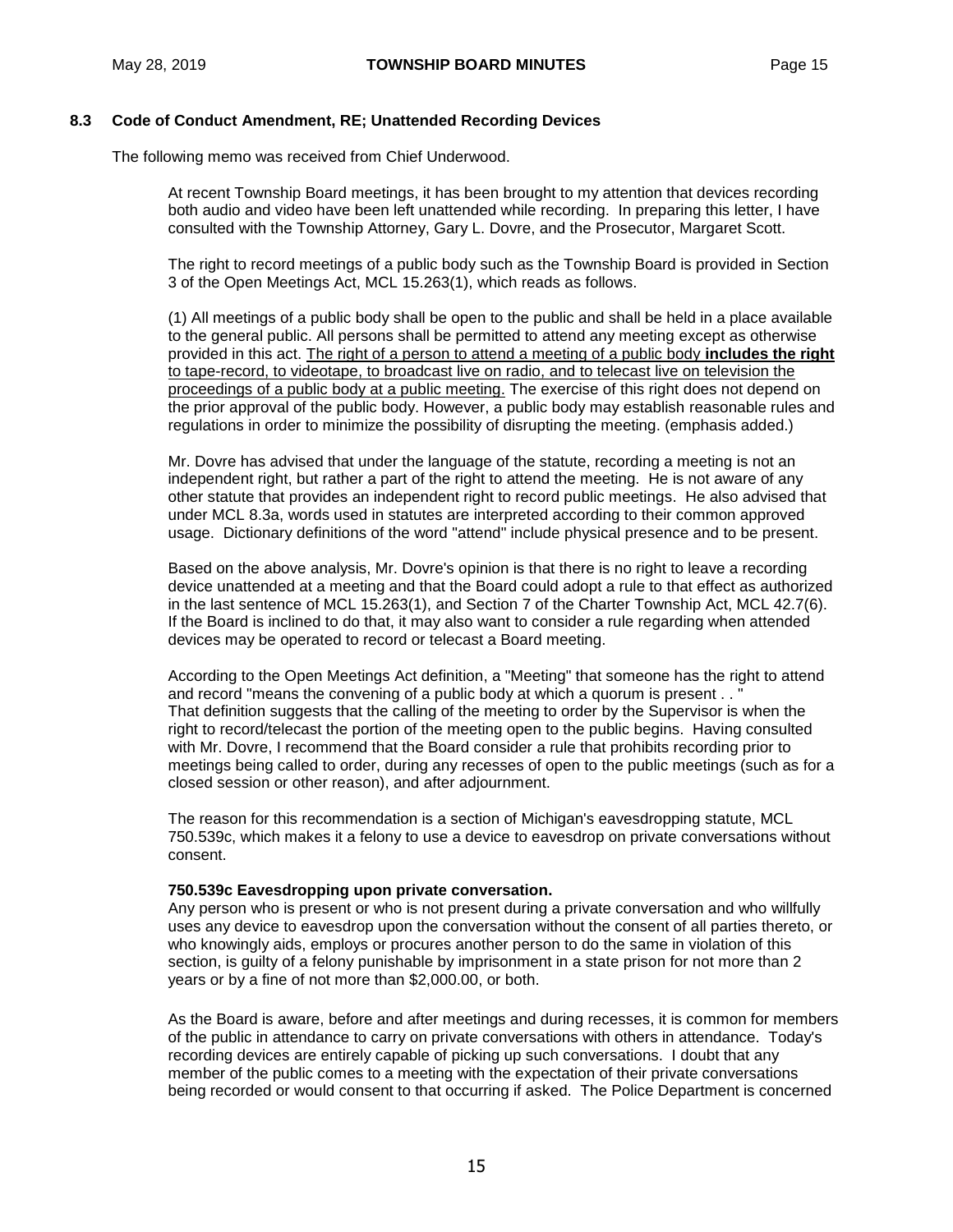## Code of Conduct Amendment, RE; Unattended Recording Devices Continued.

about potential violations of MCL 750.539c occurring at Township meeting locations, which certainly would have the potential to disrupt the meetings.

I believe the best way to deal with these issues is for the Board to amend its Code of Conduct for Township Board Meetings (adopted June 22, 2015) to:

1. Prohibit unattended recording/telecasting devices in the meeting room; and

2. Prohibit recording telecasting at meeting locations before the meeting is called to order, during meeting recesses, and after the meeting is adjourned.

According to Mr. Dovre, the other Township Boards and Commissions would have the authority to do the same thing in their rules, regulations, or bylaws.

## **CHARTER TOWNSHIP OF WATERFORD**

## **RESOLUTION AMENDING CODE OF CONDUCT FOR TOWNSHIP BOARD MEETINGS REGARDING RECORDING/TELECASTING**

# **RECITALS:**

A. On June 22, 2015, the Board of Trustees adopted the attached Code of Conduct for Township Board Meetings as authorized by MCL 42.7(6) and MCL 15.263(1).

B. The Police Chief and Township Attorney have recommended an amendment of the Code of Conduct to address the subject of recording and telecasting of public meetings of the Board to minimize the possibility of disruption of public meetings from such activities and to prevent the commission of eavesdropping criminal offenses at meeting locations.

C. The Township Board of Trustees is in agreement with the Police Chief and Township Attorney recommendations.

**IT IS THEREFORE RESOLVED THAT** the Code of Conduct for Township Board Meetings is amended to add a new Section 4 to read as follows**:**

## **4.Recording and Telecasting of Meetings.**

a. All recording and telecasting devices in the meeting room shall be under the control of a person who is physically present by the device at all times.

b. There shall be no recording or telecasting at meeting locations before the meeting is called to order, during meeting recesses, and after the meeting is adjourned.

## **CERTIFICATION**

I hereby certify that this Resolution was adopted by the Charter Township of Waterford Board of Trustees at a regular meeting on May 28, 2019.

Charter Township of Waterford

\_\_\_\_\_\_\_\_\_\_\_\_\_\_\_\_\_\_\_\_\_\_\_\_\_\_ \_\_\_\_\_\_\_\_\_\_\_\_\_\_\_\_\_\_\_\_\_\_\_\_\_\_\_\_\_\_\_ Date **Communist Communist Communist Communist Communist Communist Communist Communist Communist Communist Communist Communist Communist Communist Communist Communist Communist Communist Communist Communist Communist Commun**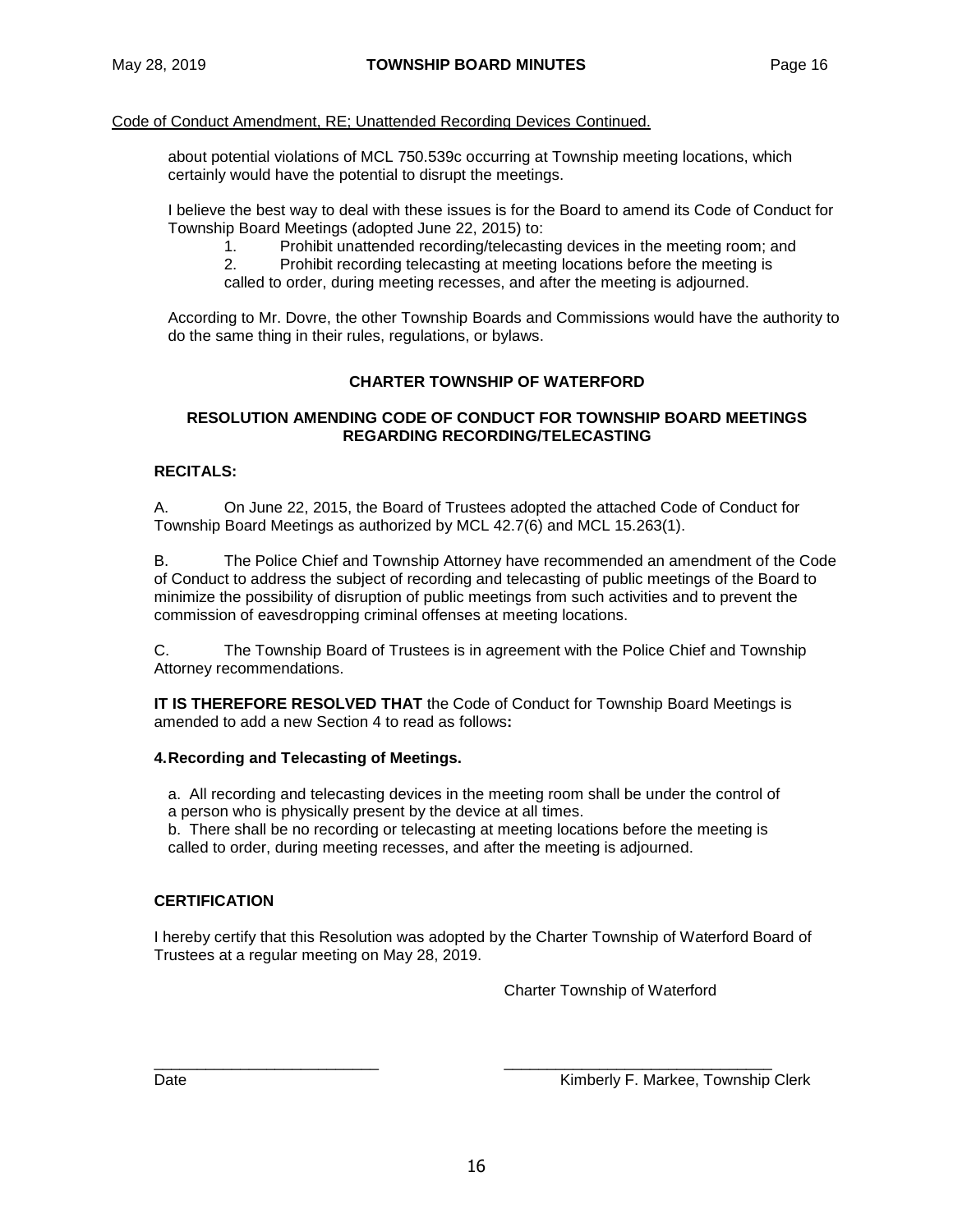## Code of Conduct Amendment, RE; Unattended Recording Devices Continued.

Moved by Bartolotta,

Seconded by Thomas; RESOLVED, to adopt the Resolution Amending the Code of Conduct for the Township Board Meetings to prohibit unattended recording/telecasting devices and prohibit recording devices before, during recess, and after meeting. A roll call vote was taken.

Ayes: Wall, Markee, Birch, Bartolotta, Frasca, Joliat and Thomas Nays: None Absent: None

Motion carried unanimously.

## **8.4 Waterford Parks & Recreation's 2019-2020 Contract Award For T-Shirt/Hat Vendor**

The following memo was received from Sara Frederick, Parks and Recreation Supervisor.

The Waterford Parks and Recreation Department obtains annual quotes for shirts and hats that are utilized for its programs, camps, activities and staff. The average annual amount spent on tshirts and hats is \$9,000.00-\$10,000.00. This amount varies based on the number of activities and participants. A portion of this annual cost is offset by sponsorships for various programs and athletic teams that are obtained by the Waterford Parks and Recreation Department.

Quotes for the current one-year period which will run from June 1, 2019 – May 31, 2020 were received from the two (3) companies listed below:

- Slick Shirts Screen Printing
- All American Screen Printing & Embroidery
- **•** Parrotwear

After reviewing the submitted quotes you will find attached, I am recommending that the one-year award go to Slick Shirts Screen Printing.

Please feel free to contact me if you have any questions.

Trustee Bartolotta asked Ms. Swanson if she could limit the total to \$10,000.00. She stated that it is quoted as a per unit price and we charge the shirt fee in the participation fees. We never know how many will participate so we cannot put a maximum amount.

Trustee Bartolotta asked if Ms. Swanson is familiar with this shirt vendor. She stated, "We have never used them before but all of the reviews and inquiries were favorable."

Moved by Markee, Seconded by Frasca, RESOLVED, to award the 2019-2020 t-shirt/hat vendor contact to Slick Shirts Screen Printing. A roll call vote was taken.

Ayes: Wall, Markee, Birch, Bartolotta, Frasca, Joliat and Thomas Nays: None Absent: None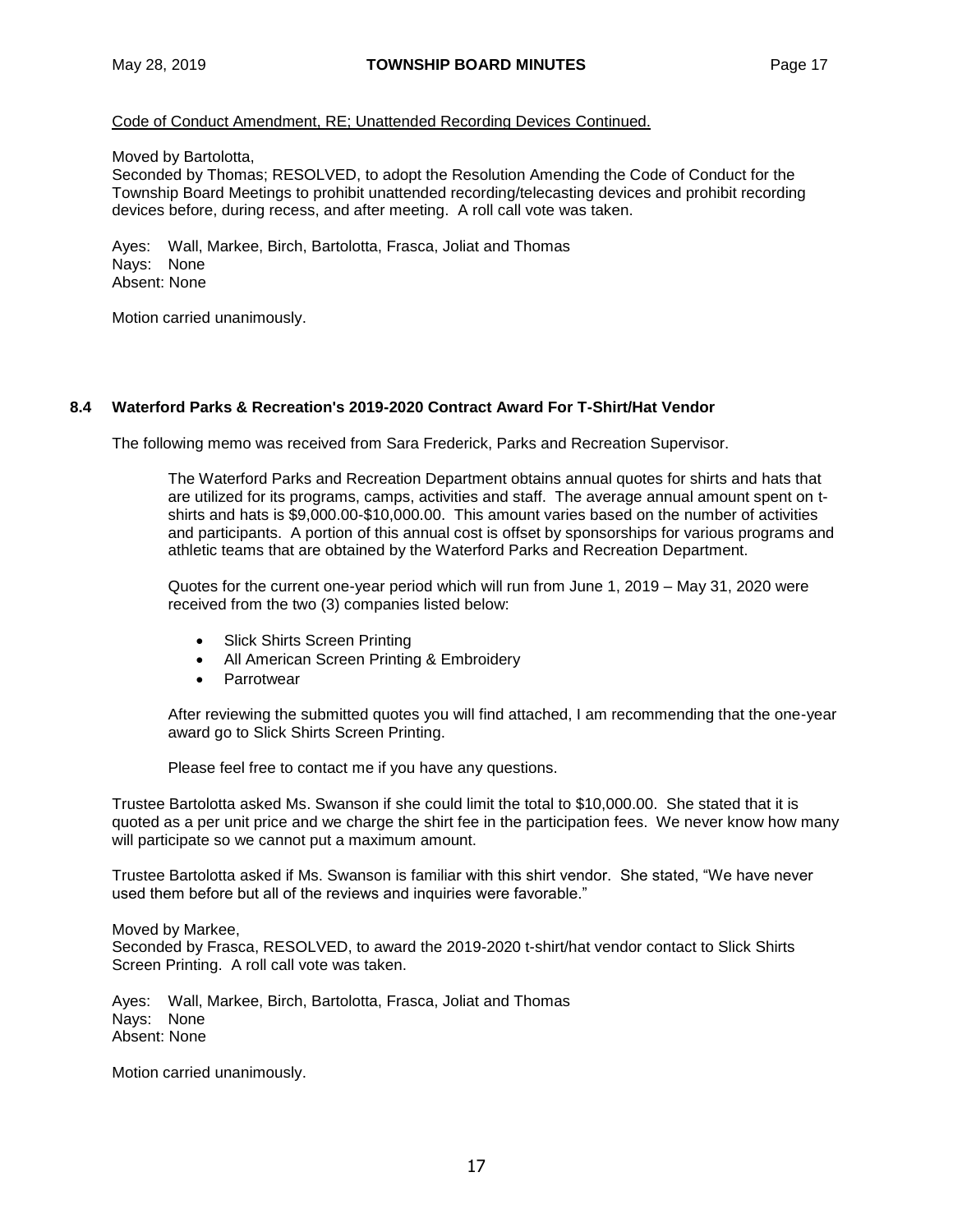## 8.5 **2019 West Nile Virus Mosquito Management Program Resolution**

The following memo was received by Stacy St. James, Environmental and Housing Rehab Coordinator.

Beginning in 2003, the Oakland County Board of Commissioners has provided funding, to the cities, villages and townships within Oakland County to help combat West Nile Virus. This year, Waterford Township has been allocated \$10,396.04 to assist in our efforts to minimizing the risk of Township residents contracting WNV. Qualifying expenditures include: larvicide for catch basins/retention ponds, larvicide for distribution to homeowners, and insect repellent for distribution to residents.

Please see the attached resolution authorizing the implementation of an environmental mosquito management program as described above.

## **CHARTER TOWNSHIP OF WATERFORD**

## **RESOLUTION AUTHORIZING IMPLEMENTATION OF AN ENVIRONMENTAL MOSQUITO MANAGEMENT PROGRAM FOR 2019**

WHEREAS, the Oakland County Board of Commissioners has allocated funds to help combat West Nile Virus; and

WHEREAS, the Township has been allocated \$10,396.04 by the aforementioned allocation; and

WHEREAS, the Township desires to implement an Environmental Mosquito Management Program to decrease the potential of residents contracting West Nile Virus; and

NOW, THEREFORE, BE IT RESOLVED that all costs will be submitted for reimbursement to the Oakland County Board of Commissioners in accordance with their Miscellaneous Resolution.

Resolution offered by: Supported by:

Yeas: Nays: Absent:

## **CERTIFICATION**

I hereby certify that this Resolution was made by the Charter Township of Waterford Board of Trustees at a regular meeting on May 28, 2019.

Charter Township of Waterford

\_\_\_\_\_\_\_\_\_\_\_\_\_\_\_\_\_\_\_\_\_\_\_\_ \_\_\_\_\_\_\_\_\_\_\_\_\_\_\_\_\_\_\_\_\_\_\_\_\_\_\_\_\_\_\_

Date **Contract Contract Contract Contract Contract Contract Contract Contract Contract Contract Contract Contract Contract Contract Contract Contract Contract Contract Contract Contract Contract Contract Contract Contract** 

Moved by Joliat,

Seconded by Frasca; RESOLVED, to adopt the Resolution Authorizing Implementation of an Environmental Mosquito Management Program for 2019. A roll call vote was taken.

Ayes: Wall, Markee, Birch, Bartolotta, Frasca, Joliat and Thomas Nays: None Absent: None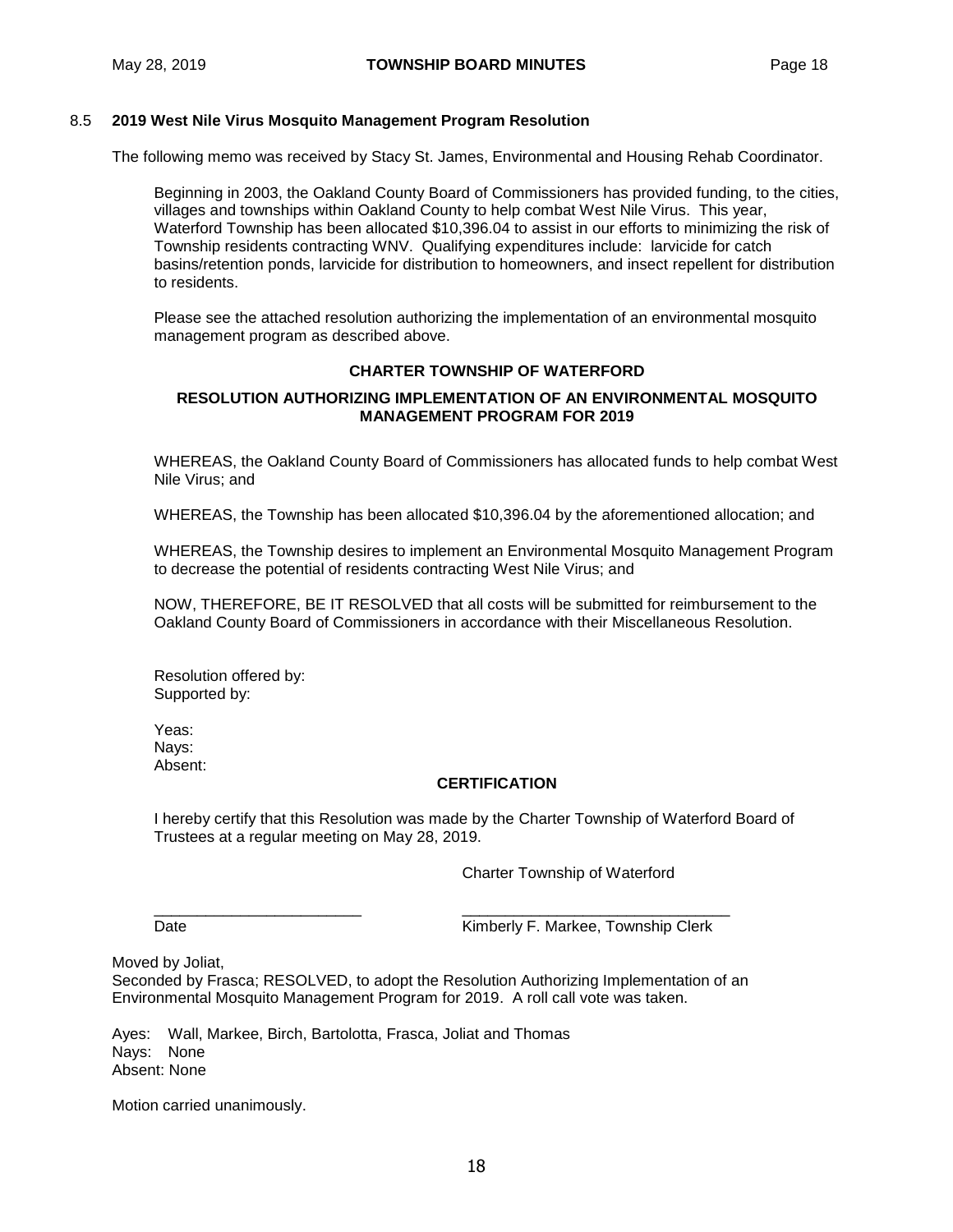## 8.6 **Resolution Celebrating the 100th Anniversary of the Ratification of the 19th Amendment of the U.S. Constitution, Giving Women the Right to Vote**

Trustee Frasca read the following resolution.

## **RESOLUTION**

#### **CHARTER TOWNSHIP OF WATERFORD**

## **CELEBRATING THE 100TH ANNIVERSARY OF THE RATIFICATION OF THE 19TH AMENDMENT OF THE US CONSTITUTION, GIVING WOMEN THE RIGHT TO VOTE**

**WHEREAS,** women of every race, class, and ethnic background across America have made historic contributions to the growth and strength of the United States in countless recorded and unrecorded ways; and

**WHEREAS**, the women of this nation initiated the most significant women's movement in history – the need for women's suffrage; and

**WHEREAS**, despite the strong opposition, the inspiration and determination of women nationwide brought about the extraordinary accomplishment – the right for women to vote; and

**WHEREAS**, on June 10, 1919, Michigan women cast their vote when Michigan voters ratified the 19<sup>th</sup> Amendment to the U.S. Constitution, and

**WHEREAS**, the State of Michigan was the second state to ratify the 19<sup>th</sup> Amendment, giving women the right to vote; and

**WHEREAS**, on August 26, 1920, voters across the nation secured the right for women to vote when the 19<sup>th</sup> Amendment to the Constitution of the United States was ratified, empowering American women and declaring for the first time that they, like men, deserve all the rights and responsibilities of citizenship stating, "…the right of citizens of the United States to vote shall not be denied or abridged by the United States or by any State on account of sex"; and

**WHEREAS**, August 26, 2020 will mark the 100<sup>th</sup> anniversary of the passage of the National Suffrage Amendment, the 19<sup>th</sup> Amendment to the U.S. Constitution, quaranteeing women the right to vote; and

**NOW, THEREFORE, BE IT RESOLVED,** that the Charter Township of Waterford remembers and celebrates the historic women who fought for their right to vote and recognizes the courage and inspiration of these bold women to change the course of history.

**BE IT FURTHER RESOLVED** that will fly the 19<sup>th</sup> Amendment Victory Flag June 10, 2019, through June 14, 2019, to commemorate the State of Michigan ratifying the 19<sup>th</sup> Amendment and August 24, 2020, through August 28, 2020, to commemorate the ratification of the 19th Amendment to the Constitution of the United States.

# **CERTIFICATION**

I hereby certify that this Resolution was made by the Charter Township of Waterford Board of Trustees at a regular meeting on May 28, 2019.

Charter Township of Waterford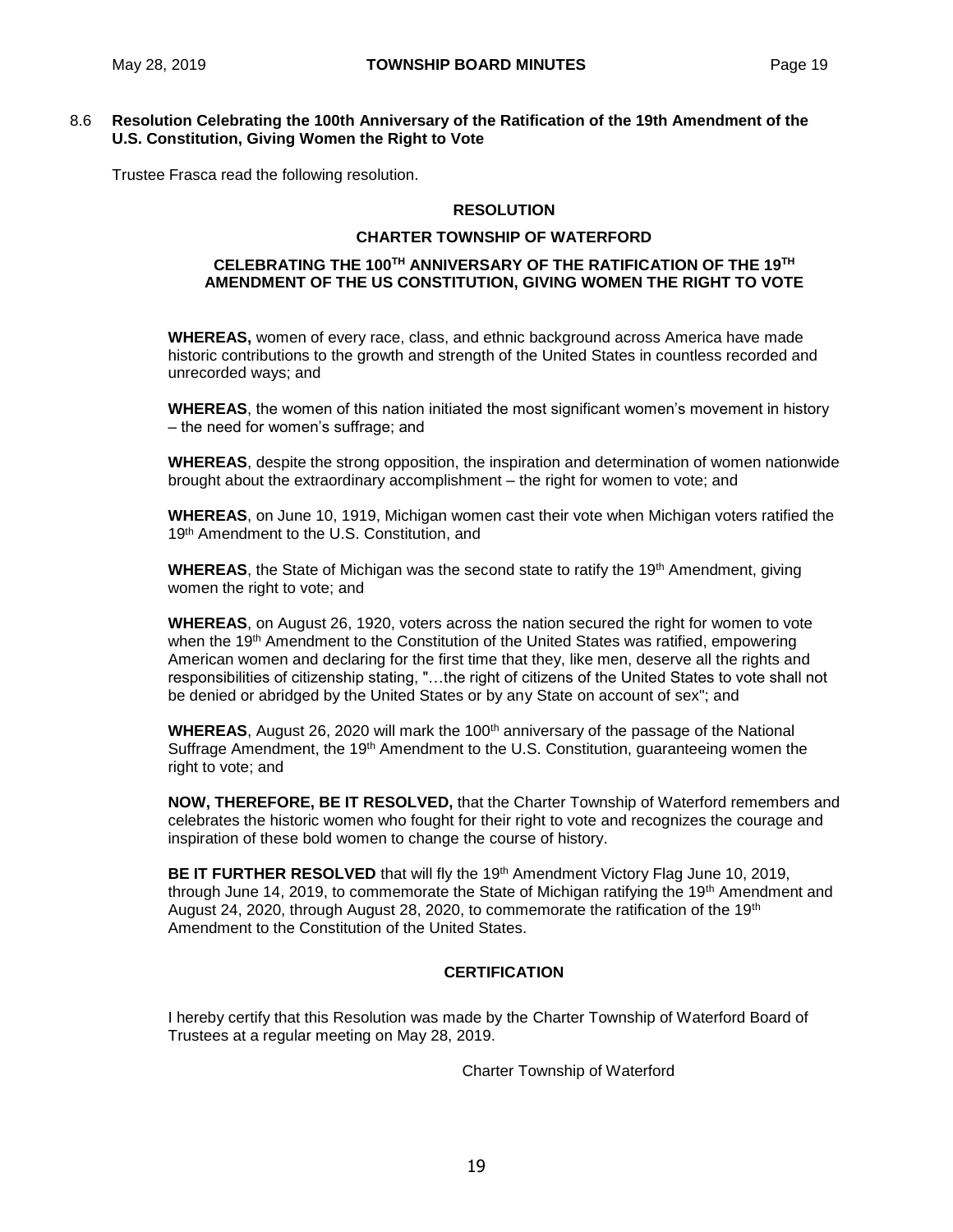Resolution Celebrating the 100th Anniversary of the Ratification of the 19th Amendment of the U.S. Constitution, Giving Women the Right to Vote Continued.

\_\_\_\_\_\_\_\_\_\_\_\_\_\_\_\_\_\_\_\_\_\_\_\_ \_\_\_\_\_\_\_\_\_\_\_\_\_\_\_\_\_\_\_\_\_\_\_\_\_\_\_\_\_\_\_\_\_\_\_\_

Date **Contract Contract Contract Contract Contract Contract Contract Contract Contract Contract Contract Contract Contract Contract Contract Contract Contract Contract Contract Contract Contract Contract Contract Contract** 

Moved by Joliat,

Seconded by Birch; Resolved, to adopt the Resolution Celebrating the 100th Anniversary of the Ratification of the 19th Amendment of the US Constitution, Giving Women the Right to Vote. A roll call vote was taken.

Ayes: Wall, Markee, Birch, Bartolotta, Frasca, Joliat and Thomas Nays: None Absent: None

Motion carried unanimously.

Trustee Frasca read the Resolution Celebrating the 100th Anniversary of the Ratification of the 19th Amendment of the US Constitution, Giving Women the Right to Vote.

## **8.7 Public Comments limited to three (3) minutes per topic.**

Ed Ford, Forest Lawn Ct

Mr. Ford addressed the Board regarding concerns of the service that Advance Disposal provides. He's unable to reach customer service person in Michigan, they throw trash cans allowing litter to blow all over the road. They do a terrible job.

## **ADJOURNMENT**

Moved by Joliat, Seconded by Frasca; RESOLVED, to adjourn the meeting at 6:58 p.m.

Motion carried unanimously.

Kim Markee, Clerk

Gary Wall, Supervisor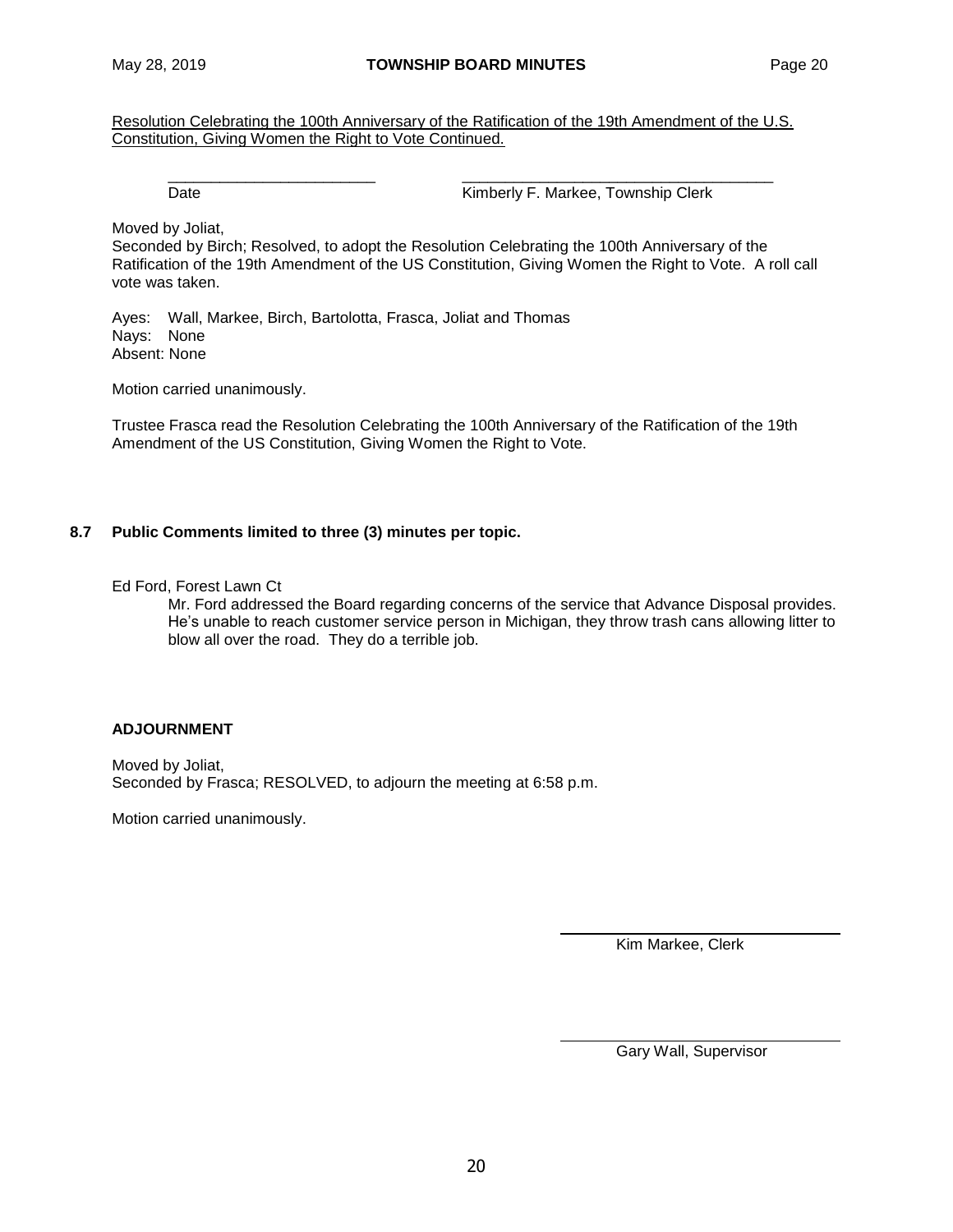05/22/2019 16:07 | WATERFORD TOWNSHIP llievois | AP CHECK RECONCILIATION REGISTER

#### FOR CASH ACCOUNT: 70000 01000

283523 05/28/2019 PRINTED 011015 TRACTION

 $\begin{tabular}{lllllll} \bf{CHECK} & \tt{H} & \tt{CHECK} & \tt{DATE} & \tt{TFB} & \tt{VENDOR} & \tt{NAME} \end{tabular}$ 

FOR: Uncleared

 $\begin{minipage}{0.9\linewidth} \textbf{ULEARENT} & \textbf{BATCH} & \textbf{CLEAR} & \textbf{DATE} \end{minipage}$ 

85.12

|  |                                             |  | 283524 05/28/2019 PRINTED 011121 A-C TIRE & SERV CTR       | 59.95     |  |
|--|---------------------------------------------|--|------------------------------------------------------------|-----------|--|
|  |                                             |  | 283525 05/28/2019 PRINTED 011188 ALL STAR OFFICIALS ASSOC  | 2,150.00  |  |
|  |                                             |  | 283526 05/28/2019 PRINTED 011730 ARROW PRINTING            | 3,099.56  |  |
|  |                                             |  | 283527 05/28/2019 PRINTED 013198 ADVANCED DISPOSAL         | 80.64     |  |
|  |                                             |  | 283528 05/28/2019 PRINTED 013202 ADVANTAGE CONSULTING INC  | 300.00    |  |
|  |                                             |  | 283529 05/28/2019 PRINTED 013685 APPLIED IMAGING           | 1,466.17  |  |
|  |                                             |  | 283530 05/28/2019 PRINTED 013685 APPLIED IMAGING           | 1,783.23  |  |
|  | 283531 05/28/2019 PRINTED 013690 AQUASIGHT  |  |                                                            | 2,676.00  |  |
|  |                                             |  | 283532 05/28/2019 PRINTED 013731 ARROW INTERNATIONAL INC   | 1,115.50  |  |
|  |                                             |  | 283533 05/28/2019 PRINTED 014472 ALPHA DIRECTIONAL BORING  | 2,000.00  |  |
|  |                                             |  | 283534 05/28/2019 PRINTED 014474 ALCOHOL DRUG ADMINISTRATI | 1,430.00  |  |
|  |                                             |  | 283535 05/28/2019 PRINTED 021079 BAKER & TAYLOR BOOKS      | 1,576.83  |  |
|  |                                             |  | 283536 05/28/2019 PRINTED 021092 BS&A SOFTWARE             | 27,725.00 |  |
|  |                                             |  | 283537 05/28/2019 PRINTED 021380 BILLS PLBG & SEWER SERV I | 348.00    |  |
|  |                                             |  | 283538 05/28/2019 PRINTED 023016 BATTERIES PLUS            | 79.80     |  |
|  |                                             |  | 283539 05/28/2019 PRINTED 023115 JAMES BARBER              | 224.00    |  |
|  |                                             |  | 283540 05/28/2019 PRINTED 023231 BEDROCK EXPRESS LTD       | 350.00    |  |
|  |                                             |  | 283541 05/28/2019 PRINTED 023265 CHANNING BETE CO INC      | 216.20    |  |
|  |                                             |  | 283542 05/28/2019 PRINTED 023272 MARCEL BENAVIDES          | 800.00    |  |
|  |                                             |  | 283543 05/28/2019 PRINTED 023587 HILLARIE F BOETTGER PLLC  | 300.00    |  |
|  |                                             |  | 283544 05/28/2019 PRINTED 023592 BOSTICK TRUCK CENTER LLC  | 672.13    |  |
|  |                                             |  | 283545 05/28/2019 PRINTED 023770 ROBERT BROOKE & ASSOCIATE | 403.00    |  |
|  |                                             |  | 283546 05/28/2019 PRINTED 041192 CDW GOVERNMENT INC        | 5,460.39  |  |
|  |                                             |  | 283547 05/28/2019 PRINTED 041460 CLYDES FRAME & WHEEL SERV | 274.16    |  |
|  |                                             |  | 283548 05/28/2019 PRINTED 041495 CMP DISTRIBUTORS INC      | 10,441.35 |  |
|  |                                             |  | 283549 05/28/2019 PRINTED 043381 CITY OF PONTIAC           | 1,396.84  |  |
|  |                                             |  | 283550 05/28/2019 PRINTED 043674 CHARLES E COMSTOCK        | 54.00     |  |
|  |                                             |  | 283551 05/28/2019 PRINTED 043836 CUMMINS BRIDGEWAY LLC     | 2,446.15  |  |
|  |                                             |  | 283552 05/28/2019 PRINTED 044074 COUNTRY WATER TREATMENT I | 66.74     |  |
|  | 283553 05/28/2019 PRINTED 051007 DTE ENERGY |  |                                                            | 49,177.81 |  |
|  |                                             |  | 283554 05/28/2019 PRINTED 053052 DAN & CO, LLC             | 325.00    |  |
|  |                                             |  | 283555 05/28/2019 PRINTED 053201 DE LA FERRIERE CENTER INC | 259.00    |  |
|  |                                             |  | 283556 05/28/2019 PRINTED 053224 DELL COMPTER CORP         | 4,619.78  |  |
|  |                                             |  | 283557 05/28/2019 PRINTED 053237 DETROIT ELEVATOR CO       | 139.00    |  |
|  |                                             |  | 283558 05/28/2019 PRINTED 053389 LUNGHAMER GMC INC         | 200.02    |  |
|  |                                             |  | 283559 05/28/2019 PRINTED 053422 DIGICOM GLOBAL INC        | 2,687.85  |  |
|  |                                             |  | 283560 05/28/2019 PRINTED 053756 DRUG SCREENS PLUS         | 88.00     |  |
|  |                                             |  | 283561 05/28/2019 PRINTED 063476 ELECTROCOMM-MICHIGAN, INC | 130.00    |  |
|  |                                             |  | 283562 05/28/2019 PRINTED 063488 EMERGENCY VEHICLES PLUS   | 21,000.00 |  |
|  |                                             |  | 283563 05/28/2019 PRINTED 064008 ELECTRONIC MONITORING SYS | 285.00    |  |
|  |                                             |  | 283564 05/28/2019 PRINTED 083479 KAREN FLOWERS             | 506.00    |  |
|  |                                             |  | 283565 05/28/2019 PRINTED 083580 FORSTER BROTHERS          | 88.00     |  |
|  |                                             |  | 283566 05/28/2019 PRINTED 083631 FORESIGHT MANAGEMENT      | 900.00    |  |
|  |                                             |  | 283567 05/28/2019 PRINTED 083717 MATTHEW M FRIEDRICH       | 300.00    |  |
|  |                                             |  | 283568 05/28/2019 PRINTED 091835 GUNNERS METERS & PARTS IN | 9,540.00  |  |
|  |                                             |  | 283569 05/28/2019 PRINTED 093025 GALE/CENGAGE LEARNING     | 356.82    |  |
|  |                                             |  | 283570 05/28/2019 PRINTED 093059 GAGE PRODUCTS COMPANY     | 22,581.23 |  |
|  |                                             |  | 283571 05/28/2019 PRINTED 093451 GLOBAL OFFICE SOLUTIONS   | 1,956.03  |  |
|  | 283572 05/28/2019 PRINTED 093705 GRAINGER   |  |                                                            | 1,022.93  |  |
|  |                                             |  | 283573 05/28/2019 PRINTED 093833 GUARDIAN ENVIRONMENTAL SE | 168.00    |  |
|  |                                             |  | 283574 05/28/2019 PRINTED 103015 HAGOPIAN CLEANING SERVICE | 2,440.00  |  |
|  |                                             |  |                                                            |           |  |

 $\begin{array}{ccc} \mid & \mathbf{P} & \qquad & \mathbf{1} \end{array}$ apchkrcn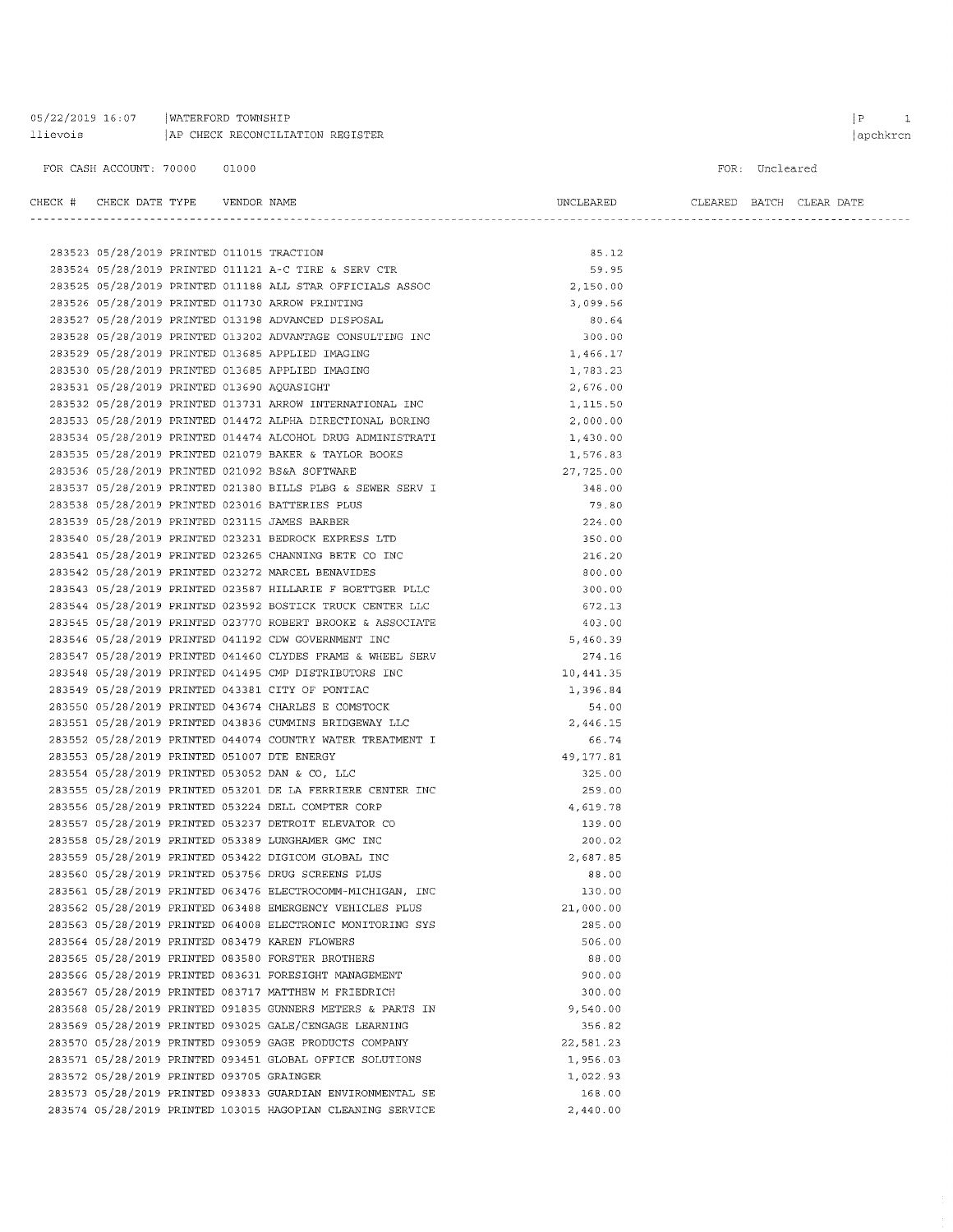| 05/22/2019 16:07 |  | WATERFORD TOWNSHIP               |  |
|------------------|--|----------------------------------|--|
| llievois         |  | AP CHECK RECONCILIATION REGISTER |  |

#### FOR: Uncleared

UNCLEARED CLEARED BATCH CLEAR DATE

# $\begin{tabular}{lllllll} \bf CHECK & \tt H & \tt CHECK & \tt DATE & \tt YYPE & \tt VENDOR & \tt NAME \end{tabular}$

|  |                                             | 283575 05/28/2019 PRINTED 103015 HAGOPIAN CLEANING SERVICE    | 1,461.00  |
|--|---------------------------------------------|---------------------------------------------------------------|-----------|
|  |                                             | 283576 05/28/2019 PRINTED 103119 JULIE HAULER                 | 385.00    |
|  |                                             | 283577 05/28/2019 PRINTED 103139 HARMON METAL WORKS           | 40.00     |
|  |                                             | 283578 05/28/2019 PRINTED 103584 JOHN H HOLMES                | 350.00    |
|  |                                             | 283579 05/28/2019 PRINTED 103613 HOUSE ARREST SERVICES INC    | 157.50    |
|  |                                             | 283580 05/28/2019 PRINTED 103641 HOME CONFINEMENT             | 400.00    |
|  |                                             | 283581 05/28/2019 PRINTED 103652 HOMEFIELD ATHLETIC           | 7,750.00  |
|  |                                             | 283582 05/28/2019 PRINTED 113542 INGRAM LIBRARY SERVICES      | 25.13     |
|  |                                             | 283583 05/28/2019 PRINTED 113701 IRON MOUNTAIN                | 409.48    |
|  |                                             | 283584 05/28/2019 PRINTED 114557 INTERNATIONAL CONTROLS &     | 5,010.00  |
|  | 283585 05/28/2019 PRINTED 121003 POWER PLAN |                                                               | 642.35    |
|  |                                             | 283586 05/28/2019 PRINTED 121011 J&B MEDICAL SUPPLY           | 981.44    |
|  |                                             | 283587 05/28/2019 PRINTED 121300 JGM VALVE CORP               | 14,956.00 |
|  |                                             | 283588 05/28/2019 PRINTED 123023 JAIL ALTERNATIVES FOR MIC    | 248.00    |
|  |                                             | 283589 05/28/2019 PRINTED 123606 ROSATI, SCHULTZ, JOPPICH     | 7,119.50  |
|  |                                             | 283590 05/28/2019 PRINTED 143462 KLEINSTIVER & ASSOCIATES     | 150.00    |
|  |                                             | 283591 05/28/2019 PRINTED 143707 KRONOS SAASHR, INC           | 608.97    |
|  |                                             | 283592 05/28/2019 PRINTED 153109 LAKES AREA MARTIAL ARTS      | 752.50    |
|  |                                             | 283593 05/28/2019 PRINTED 153240 LESLIE TIRE                  | 46.00     |
|  | 283594 05/28/2019 PRINTED 161790 MTA        |                                                               | 6,898.94  |
|  |                                             | 283595 05/28/2019 PRINTED 163242 MERCHANTS & MEDICAL CREDI    | 196.33    |
|  |                                             | 283596 05/28/2019 PRINTED 163371 MICHIGAN COURT SERV INC      | 48.00     |
|  |                                             | 283597 05/28/2019 PRINTED 163437 MICHIGAN LIBRARY ASSOCIAT    | 95.00     |
|  |                                             | 283598 05/28/2019 PRINTED 163476 MIDWEST TAPE                 | 2,339.28  |
|  |                                             | 283599 05/28/2019 PRINTED 163485 PAULETTE MICHEL LOFTIN       | 300.00    |
|  |                                             | 283600 05/28/2019 PRINTED 163489 DAVE MILLER LLC              | 187.00    |
|  |                                             | 283601 05/28/2019 PRINTED 163493 MICHIGAN RECREATIONAL CON    | 8,920.50  |
|  |                                             | 283602 05/28/2019 PRINTED 163508 FERGUSON WATERWORKS #3386    | 1,218.59  |
|  |                                             | 283603 05/28/2019 PRINTED 163858 MUNIS DIVISION               | 10,500.00 |
|  |                                             | 283604 05/28/2019 PRINTED 174457 STATE OF MICHIGAN            | 714.00    |
|  | 283605 05/28/2019 PRINTED 174620 MPARKS     |                                                               | 680.00    |
|  |                                             | 283606 05/28/2019 PRINTED 174721 STATE OF MICHIGAN            | 300.00    |
|  |                                             | 283607 05/28/2019 PRINTED 183578 NORTH ELECTRIC SUPPLY CO     | 494.94    |
|  |                                             | 283608 05/28/2019 PRINTED 183618 NORTH METRO DETROIT SENIO    | 500.00    |
|  |                                             | 283609 05/28/2019 PRINTED 183952 NYE UNIFORM COMPANY          | 1,282.47  |
|  |                                             | 283610 05/28/2019 PRINTED 193007 AUBURN HILLS CAMPUS - OCC    | 350.00    |
|  |                                             | 283611 05/28/2019 PRINTED 193293 OGLETREE, DEAKINS, NASH, SMO | 96.00     |
|  |                                             | 283612 05/28/2019 PRINTED 204040 OAKLAND COUNTY TREASURER     | 384.00    |
|  |                                             | 283613 05/28/2019 PRINTED 204520 OAKLAND FAMILY SERVICES      | 600.31    |
|  |                                             | 283614 05/28/2019 PRINTED 211220 MCLAREN OAKLAND              | 60.00     |
|  |                                             | 283615 05/28/2019 PRINTED 213211 PERCEPTIVE CONTROLS INC      | 1,916.25  |
|  |                                             | 283616 05/28/2019 PRINTED 213287 PREMIER SAFETY               | 1,834.20  |
|  |                                             | 283617 05/28/2019 PRINTED 213566 COFFEE BREAK INC             | 68.50     |
|  |                                             | 283618 05/28/2019 PRINTED 213608 SCOTT POWERS                 | 300.00    |
|  |                                             | 283619 05/28/2019 PRINTED 233839 QUALITY FIRST AID AND SAF    | 73.22     |
|  |                                             | 283620 05/28/2019 PRINTED 233852 QUALITY FIRE SERVICES        | 1,268.80  |
|  |                                             | 283621 05/28/2019 PRINTED 241008 RKA PETROLEUM COMPANIES,     | 12,285.41 |
|  |                                             | 283622 05/28/2019 PRINTED 241485 RMS ASSOCIATES, LLC          | 6, 125.00 |
|  |                                             | 283623 05/28/2019 PRINTED 243040 PENGUIN RANDOM HOUSE LLC     | 133.00    |
|  |                                             | 283624 05/28/2019 PRINTED 243206 RECORDED BOOKS LLC           | 341.71    |
|  |                                             | 283625 05/28/2019 PRINTED 243228 STELLA REYES                 | 270.00    |
|  |                                             | 283626 05/28/2019 PRINTED 253160 SCRAMLIN FEEDS               | 319.00    |
|  |                                             |                                                               |           |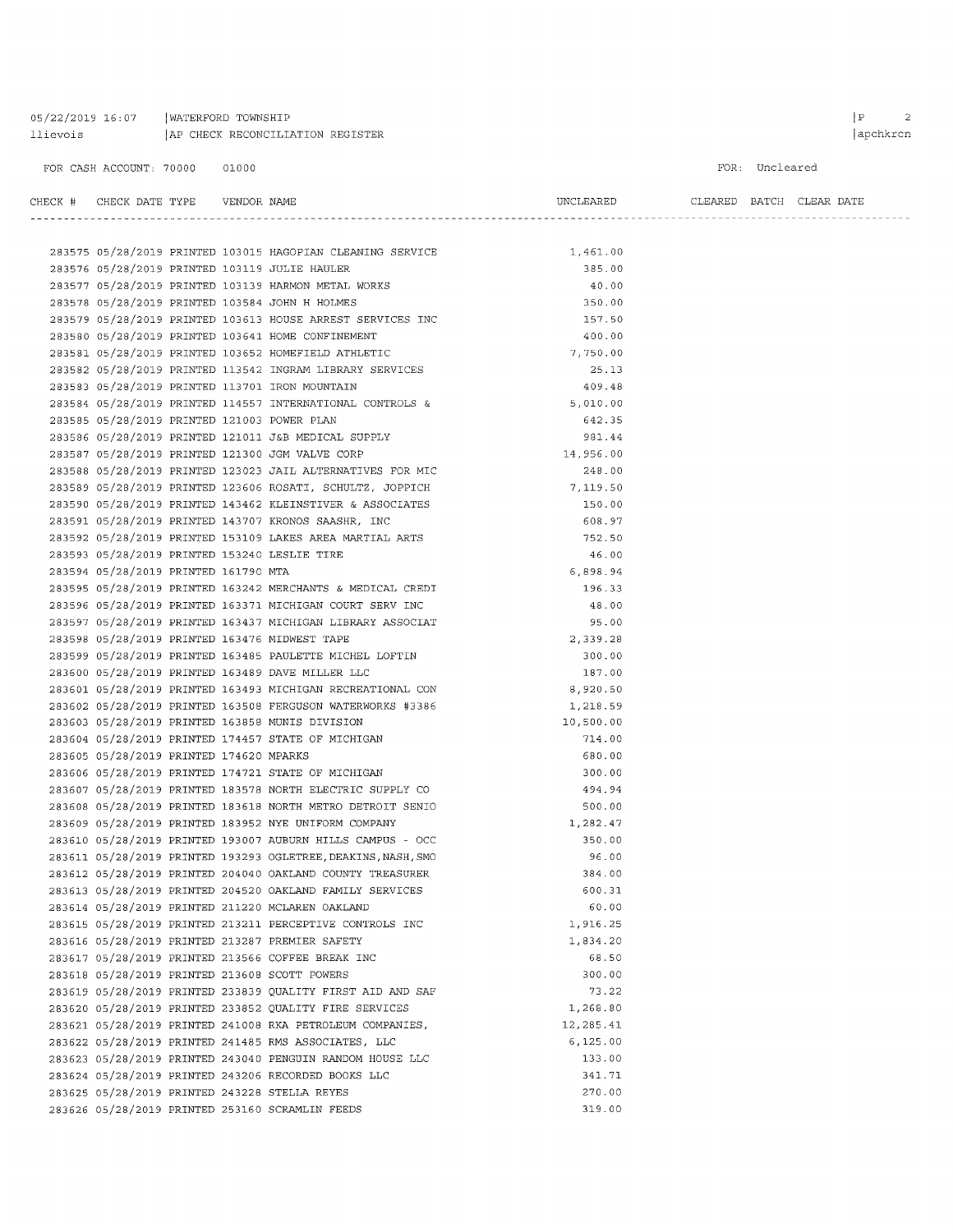| 05/22/2019 16:07   WATERFORD TOWNSHIP<br>llievois (AP CHECK RECONCILIATION REGISTER |                                            |  |            |                                                            |                    |                                                                   |                                    |                | P<br>3<br>apchkrcn |
|-------------------------------------------------------------------------------------|--------------------------------------------|--|------------|------------------------------------------------------------|--------------------|-------------------------------------------------------------------|------------------------------------|----------------|--------------------|
|                                                                                     | FOR CASH ACCOUNT: 70000 01000              |  |            |                                                            |                    |                                                                   |                                    | FOR: Uncleared |                    |
|                                                                                     | CHECK # CHECK DATE TYPE    VENDOR NAME     |  |            |                                                            |                    |                                                                   | UNCLEARED CLEARED BATCH CLEAR DATE |                |                    |
|                                                                                     |                                            |  |            |                                                            |                    | 283627 05/28/2019 PRINTED 253239 SEVEN BROTHERS PAINTING 6,200.00 |                                    |                |                    |
|                                                                                     |                                            |  |            | 283628 05/28/2019 PRINTED 253293 HOWARD L SHIFMAN, P.C.    |                    | 10,000.00                                                         |                                    |                |                    |
|                                                                                     |                                            |  |            | 283629 05/28/2019 PRINTED 253512 SMART START MICHIGAN      |                    | 449.50                                                            |                                    |                |                    |
|                                                                                     | 283630 05/28/2019 PRINTED 254843 STAR EMS  |  |            |                                                            |                    | 759.18                                                            |                                    |                |                    |
|                                                                                     |                                            |  |            | 283631 05/28/2019 PRINTED 263255 TESTAMERICA LABORATORIES  |                    | 286.80                                                            |                                    |                |                    |
|                                                                                     |                                            |  |            | 283632 05/28/2019 PRINTED 263582 THOMSON REUTERS-WEST      |                    | 415.35                                                            |                                    |                |                    |
|                                                                                     | 283633 05/28/2019 PRINTED 263737 TRUGREEN  |  |            |                                                            |                    | 1,047.98                                                          |                                    |                |                    |
|                                                                                     | 283634 05/28/2019 PRINTED 271536 UPS STORE |  |            |                                                            |                    | 15.66                                                             |                                    |                |                    |
|                                                                                     |                                            |  |            | 283635 05/28/2019 PRINTED 273533 UNIFIRST CORP             |                    | 919.41                                                            |                                    |                |                    |
|                                                                                     |                                            |  |            | 283636 05/28/2019 PRINTED 273542 UNIQUE MGMT SERVICES INC  |                    | 152.15                                                            |                                    |                |                    |
|                                                                                     |                                            |  |            | 283637 05/28/2019 PRINTED 283247 VESCO OIL CORP            |                    | 177.75                                                            |                                    |                |                    |
|                                                                                     |                                            |  |            | 283638 05/28/2019 PRINTED 291013 WAREHOUSE TIRE & SERV CTR |                    | 68.00                                                             |                                    |                |                    |
|                                                                                     |                                            |  |            | 283639 05/28/2019 PRINTED 291365 PRAXAIR DISTRIBUTION INC  |                    | 226.22                                                            |                                    |                |                    |
|                                                                                     |                                            |  |            | 283640 05/28/2019 PRINTED 293015 WALZ GROUP, LLC           |                    | 288.30                                                            |                                    |                |                    |
|                                                                                     |                                            |  |            | 283641 05/28/2019 PRINTED 293117 WATERWORKS CAR WASH, LLC  |                    | 800.00                                                            |                                    |                |                    |
|                                                                                     |                                            |  |            | 283642 05/28/2019 PRINTED 293348 WHITLOCK BUSINESS SYSTEMS |                    | 4,007.31                                                          |                                    |                |                    |
|                                                                                     |                                            |  |            | 283643 05/28/2019 PRINTED 304930 WATERFORD TOWNSHIP DPW    |                    | 6,516.02                                                          |                                    |                |                    |
|                                                                                     |                                            |  |            | 283644 05/28/2019 PRINTED 500246 MI MED INC                |                    | 1,221.09                                                          |                                    |                |                    |
|                                                                                     |                                            |  | 122 CHECKS |                                                            | CASH ACCOUNT TOTAL | 323,995.27                                                        | .00                                |                |                    |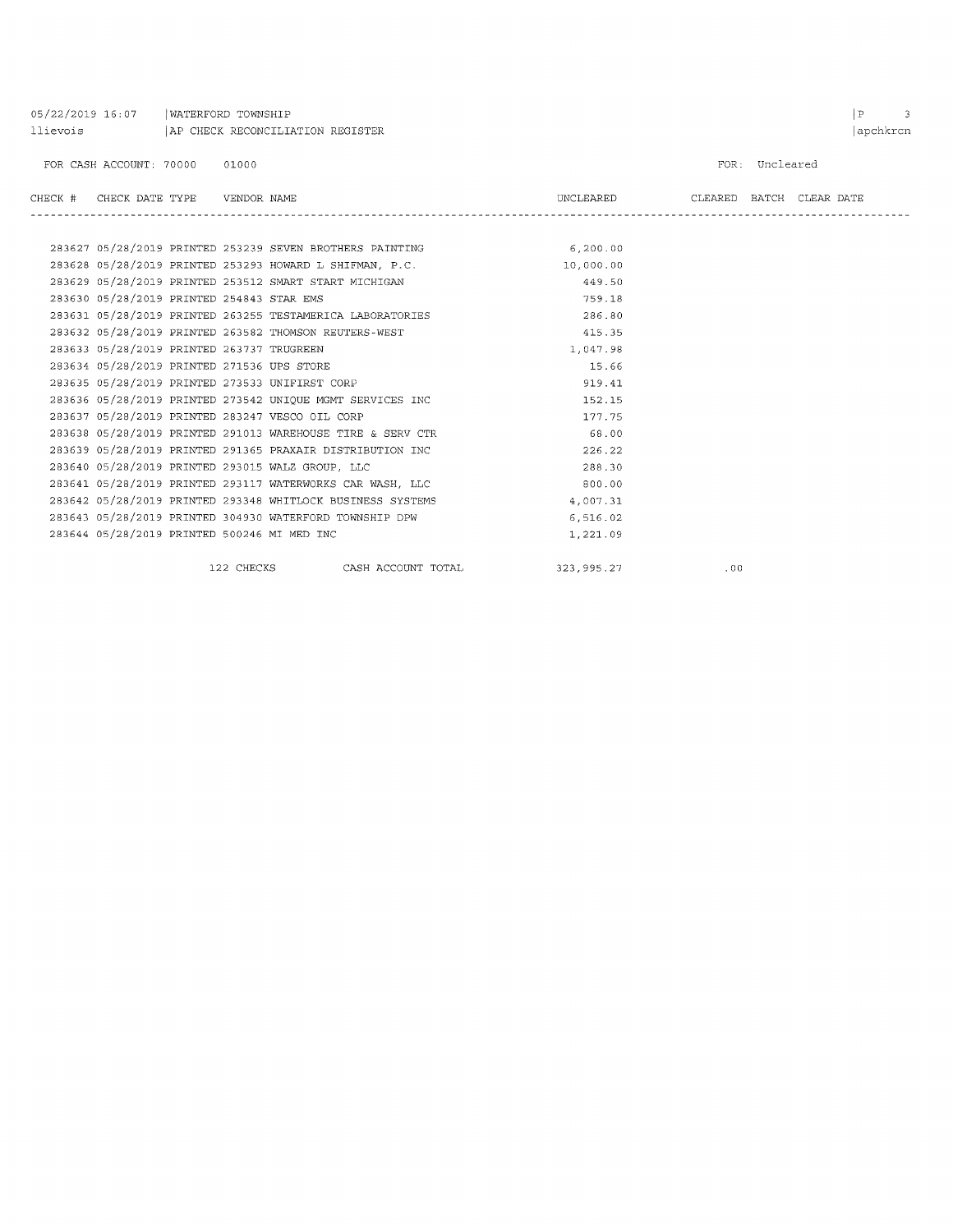Advance Checks Already Mailed.<br>May 14 -> May 23.

05/22/2019 16:08 WATERFORD TOWNSHIP llievois AP CHECK RECONCILIATION REGISTER

FOR CASH ACCOUNT: 70000 01000

 $\begin{array}{ccc} \n\boxed{P} & \quad & \boxed{1} \n\end{array}$ apchkrcn

FOR: Uncleared

| CHECK # CHECK DATE TYPE    VENDOR NAME |  |                                                                      | UNCLEARED CLEARED BATCH CLEAR DATE |                                    |  |
|----------------------------------------|--|----------------------------------------------------------------------|------------------------------------|------------------------------------|--|
|                                        |  |                                                                      |                                    | ---------------------------------- |  |
|                                        |  | 283459 05/14/2019 PRINTED 013198 ADVANCED DISPOSAL                   | 2,042.00                           |                                    |  |
|                                        |  | 283460 05/14/2019 PRINTED 013728 GLEN F. ARMSTRONG                   | 25.00                              |                                    |  |
| 283461 05/14/2019 PRINTED 013801 AT&T  |  |                                                                      | 221.46                             |                                    |  |
|                                        |  | 283462 05/14/2019 PRINTED 021510 BLUE CROSS BLUE SHIELD              | 185,320.78                         |                                    |  |
|                                        |  | 283463 05/14/2019 PRINTED 023883 BUSINESS INFORMATION SYST           | 3,480.00                           |                                    |  |
|                                        |  | 283464 05/14/2019 PRINTED 043134 CAMBRIDGE CONSULTING GROU           | 692.00                             |                                    |  |
|                                        |  | 283465 05/14/2019 PRINTED 043626 CONSUMERS ENERGY                    | 952.81                             |                                    |  |
|                                        |  | 283466 05/14/2019 PRINTED 043904 COMERICA COMMERCIAL CARD 1,621.27   |                                    |                                    |  |
|                                        |  | 283467 05/14/2019 PRINTED 053253 DTE ENERGY                          | 51.47                              |                                    |  |
|                                        |  | 283468 05/14/2019 PRINTED 073203 GILBERT DECKER JR                   | 120.00                             |                                    |  |
|                                        |  | 283469 05/14/2019 PRINTED 073299 RENEE FLANIGAN                      | 223.76                             |                                    |  |
|                                        |  | 283470 05/14/2019 PRINTED 073599 ALYCIA MOSHER                       | 153.42                             |                                    |  |
|                                        |  | 283471 05/14/2019 PRINTED 083452 SUBURBAN FORD OF WATERFOR           | 3,229.46                           |                                    |  |
|                                        |  | 283472 05/14/2019 PRINTED 093840 LOOMIS FARGO & CO                   | 928.24                             |                                    |  |
|                                        |  | 283473 05/14/2019 PRINTED 103397 HISTORIC FORT WAYNE COALI           | 200.00                             |                                    |  |
|                                        |  | 283474 05/14/2019 PRINTED 163095 MAZZA AUTO PARTS INC                | 86.62                              |                                    |  |
|                                        |  | 283475 05/14/2019 PRINTED 163447 STATE OF MICHIGAN                   | 5,734.99                           |                                    |  |
|                                        |  | 283476 05/14/2019 PRINTED 174433 STATE OF MICHIGAN                   | 440.00                             |                                    |  |
|                                        |  | 283477 05/14/2019 PRINTED 174870 STATE OF MICHIGAN                   | 34,066.00                          |                                    |  |
|                                        |  | 283478 05/14/2019 PRINTED 193007 AUBURN HILLS CAMPUS - OCC           | 520.00                             |                                    |  |
|                                        |  | 283479 05/14/2019 PRINTED 193074 MEDIA NEWS-21CM ADVERTISI           | 209.46                             |                                    |  |
|                                        |  | 283480 05/14/2019 PRINTED 204040 OAKLAND COUNTY TREASURER            | 2,169.00                           |                                    |  |
|                                        |  | 283481 05/14/2019 PRINTED 204721 OAKLAND COUNTY TACTICAL T           | 250.00                             |                                    |  |
|                                        |  | 283482 05/14/2019 PRINTED 213566 COFFEE BREAK INC                    | 154.06                             |                                    |  |
|                                        |  | 283483 05/14/2019 PRINTED 254845 BRADLEY STOUT                       | 300.00                             |                                    |  |
|                                        |  | 283484 05/14/2019 PRINTED 283242 VERIZON WIRELESS                    | 103.90                             |                                    |  |
|                                        |  | 283485 05/14/2019 PRINTED 283242 VERIZON WIRELESS                    | 225.50                             |                                    |  |
|                                        |  | 283486 05/14/2019 PRINTED 283242 VERIZON WIRELESS                    | 657.37                             |                                    |  |
|                                        |  | 283487 05/14/2019 PRINTED 283242 VERIZON WIRELESS                    | 975.01                             |                                    |  |
|                                        |  | 283488 05/14/2019 PRINTED 283242 VERIZON WIRELESS                    | 1,147.73                           |                                    |  |
|                                        |  | 283489 05/14/2019 PRINTED 283242 VERIZON WIRELESS                    | 1,866.85                           |                                    |  |
|                                        |  | 283490 05/14/2019 PRINTED 293355 WILBUR WHITE JR                     | 2,550.00                           |                                    |  |
|                                        |  | 283491 05/14/2019 PRINTED 304790 WATERFORD SCHOOL/VIDEO SE 16,250.00 |                                    |                                    |  |
|                                        |  | 283492 05/21/2019 PRINTED 023122 BARTON MALOW                        | 4,135.00                           |                                    |  |
|                                        |  | 283493 05/21/2019 PRINTED 023303 BEDDER CONSULTING SERVICE           | 4,289.64                           |                                    |  |
|                                        |  | 283494 05/21/2019 PRINTED 023488 BLUE CROSS BLUE SHIELD OF           | 240, 281.84                        |                                    |  |
|                                        |  | 283495 05/21/2019 PRINTED 043626 CONSUMERS ENERGY                    | 134.76                             |                                    |  |
|                                        |  | 283496 05/21/2019 PRINTED 053215 DELTA DENTAL                        | 48,210.36                          |                                    |  |
|                                        |  | 283497 05/21/2019 PRINTED 063932 EXXON MOBIL                         | 17.40                              |                                    |  |
|                                        |  | 283498 05/21/2019 PRINTED 073212 MATTHEW DOWNS                       | 2,705.78                           |                                    |  |
|                                        |  | 283499 05/21/2019 PRINTED 073308 BRENT GIBSON                        | 90.00                              |                                    |  |
|                                        |  | 283500 05/21/2019 PRINTED 073384 RICK HUTCHINSON                     | 435.00                             |                                    |  |
|                                        |  | 283501 05/21/2019 PRINTED 103258 KATIE HECKERT                       | 149.79                             |                                    |  |
|                                        |  | 283502 05/21/2019 PRINTED 113558 INTERNATIONAL ASSOC OF EL           | 120.00                             |                                    |  |
|                                        |  | 283503 05/21/2019 PRINTED 161014 MI MUNICIPAL RISK MGMNT             | 18,589.69                          |                                    |  |
|                                        |  | 283504 05/21/2019 PRINTED 161140 MCNABS HARDWARE                     | 261.02                             |                                    |  |
|                                        |  | 283505 05/21/2019 PRINTED 183289 NETWORKFLEET INC                    | 1,333.75                           |                                    |  |
|                                        |  | 283506 05/21/2019 PRINTED 193007 AUBURN HILLS CAMPUS - OCC           | 550.00                             |                                    |  |
|                                        |  | 283507 05/21/2019 PRINTED 193074 MEDIA NEWS-21CM ADVERTISI           | 2,805.87                           |                                    |  |
|                                        |  | 283508 05/21/2019 PRINTED 204040 OAKLAND COUNTY TREASURER            | 1,008.64                           |                                    |  |
|                                        |  | 283509 05/21/2019 PRINTED 204910 OAKLAND CNTY TREASURERS O           | 352.50                             |                                    |  |
|                                        |  | 283510 05/21/2019 PRINTED 224809 JUDITH ANN SHERMAN                  | 25.00                              |                                    |  |
|                                        |  |                                                                      |                                    |                                    |  |